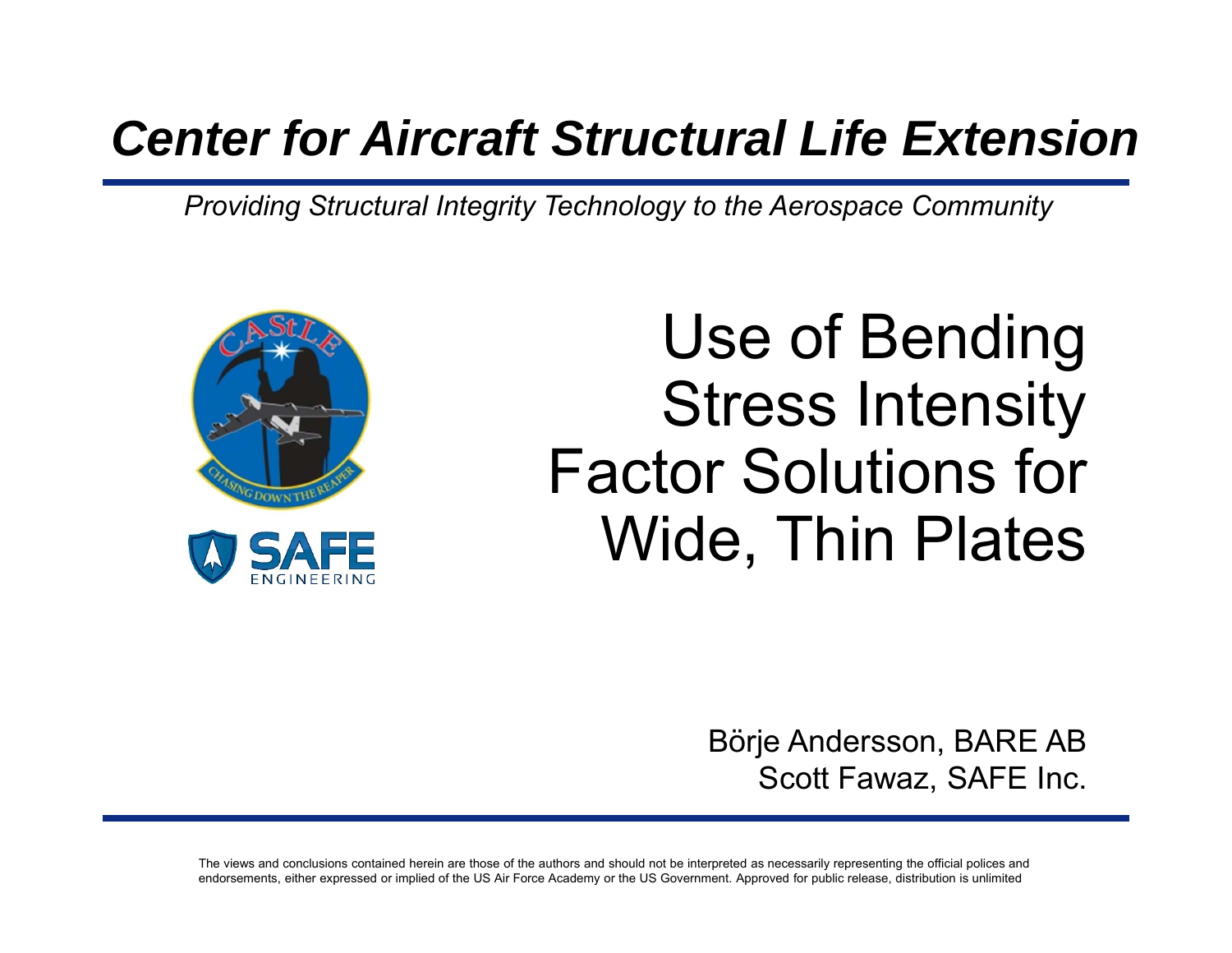

### Acknowledgements

- This research is funded by the OSD Corrosion Policy and Oversight Office (FA7000-11-2- 0011) and BARE AB.
- Mr. Dan Dunmire, Director, OSD-CPO
- Mr. Rich Hays, Deputy Director, OSD-CPO
- Dr. Greg Shoales, Director, CAStLE, USAFA
- Dr. Börje Andersson, BARE AB

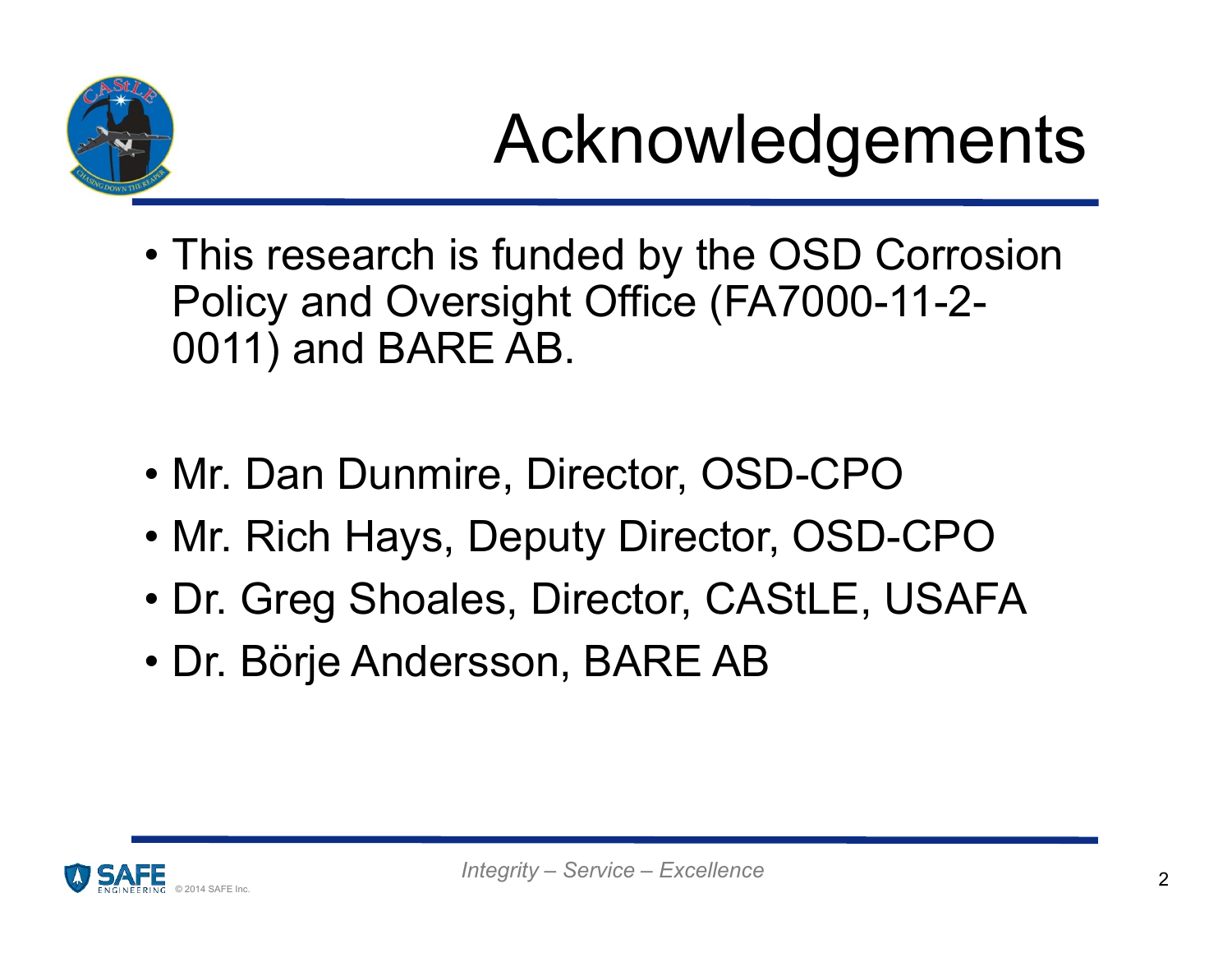

## **Outline**

- Background
- Design & Relevance
- Error Assessment
- Options
- Conclusions

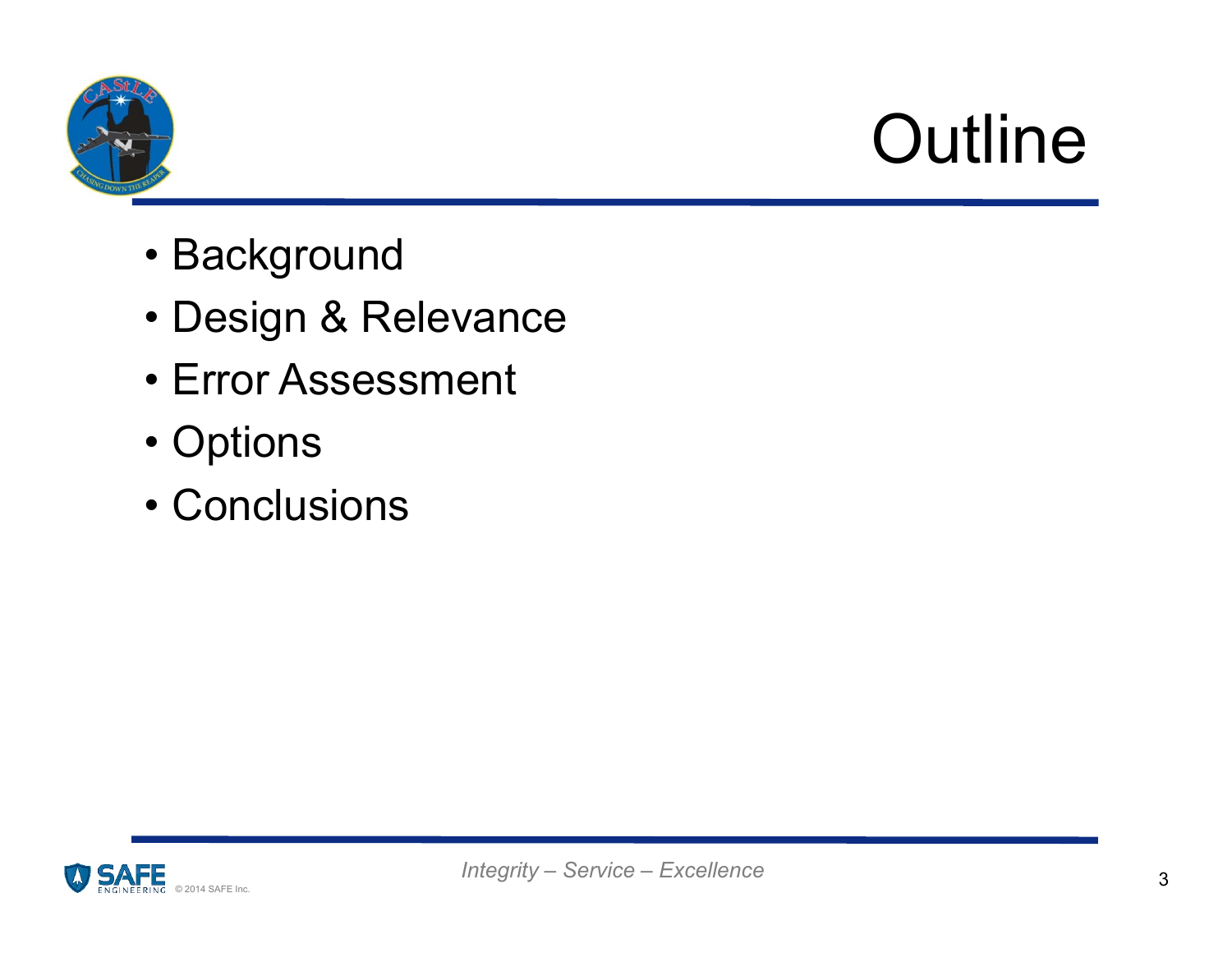

# **Background**

- *K* solutions created in 2003
- Discretized domain



 $\,$  144 FE in xy plane  $\circ$  Four layers in z-dir

- Cracking scenarios
	- Single & Double
- Geometry
	- 0.1 ≤ *a/c* ≤ 10.0
	- 0.1 ≤ *a/t* ≤ 0.99
	- 10  $\geq$   $R$ / $t$   $\geq$  0.1
	- 0.2 ≤ *t* ≤ 20
	- *W/D =* 100
- Loading
	- Tension
	- Bending
	- Pin (bearing)

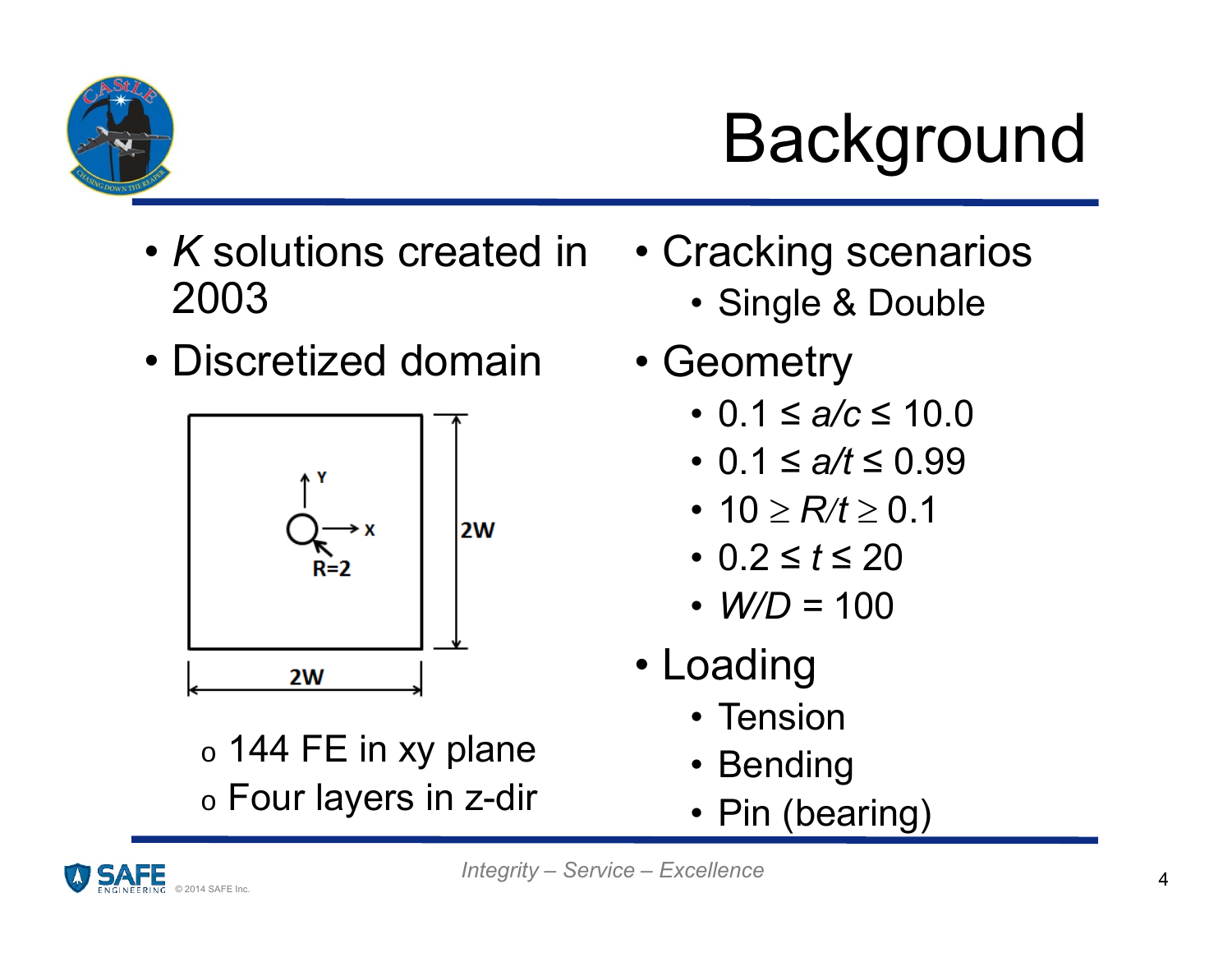

### Errors in *K* Database

- Discovered in 2013
	- $\circ$  Numerical round-off
	- o。Nonlinear geometry<br>effects
- Cracking scenarios
	- $\circ$  Single
	- o Double
- Geometry o *R/t* > 3.0
- Loading:
	- $\circ$  Tension
	- $\, \circ \,$  Bending
	- $_\circ$  Pin (bearing)
- Advanced Models
	- $\, \circ \,$  2-point and multi-point

| Loading/Tip | a/t  |                        | R/t                                     |
|-------------|------|------------------------|-----------------------------------------|
| Bending/a   | 0.10 | 4,5,6,7,10 (all a/c)   |                                         |
| Bending/a   | 0.50 | $4,5,6,7,10$ (all a/c) |                                         |
| Bending/a   | 0.95 | 4,5,6,7,10 (all a/c)   |                                         |
| Tension/a   | 0.10 |                        | 7,8,9,10 (a/c very small)               |
| Tension/a   | 0.50 | 7,10                   | (a/c very small)                        |
| Tension/a   | 0.95 | 7,8,9,10               | (a/c, small mainly)                     |
| Bearing/a   | 0.10 | 8,9,10                 | (a/c very small)                        |
| Bearing/a   | 0.50 | 7,10                   | (a/c very small) 0.5, a/c very large    |
| Bearing/a   | 0.95 | 7,8,9,10               | (a/c, small mainly) 0.5, a/c very large |
| Bending/c   | 0.10 | 4,5,6,7,8,9,10         |                                         |
| Bending/c   | 0.50 | 4,5,6,7,10             |                                         |
| Bending/c   | 0.95 | 4,7,9,10               |                                         |
| Tension/c   | 0.10 | 8,9,10                 | (a/c large)                             |
| Tension/c   | 0.50 | $\overline{7}$         | $(a/c = 10)$                            |
| Tension/c   | 0.95 | 7,8,9,10               | (a/c large)                             |
| Bearing/c   | 0.10 | 8,9                    |                                         |
| Bearing/c   | 0.50 | 7,8,9                  |                                         |
| Bearing/c   | 0.95 | 7,8,9                  |                                         |

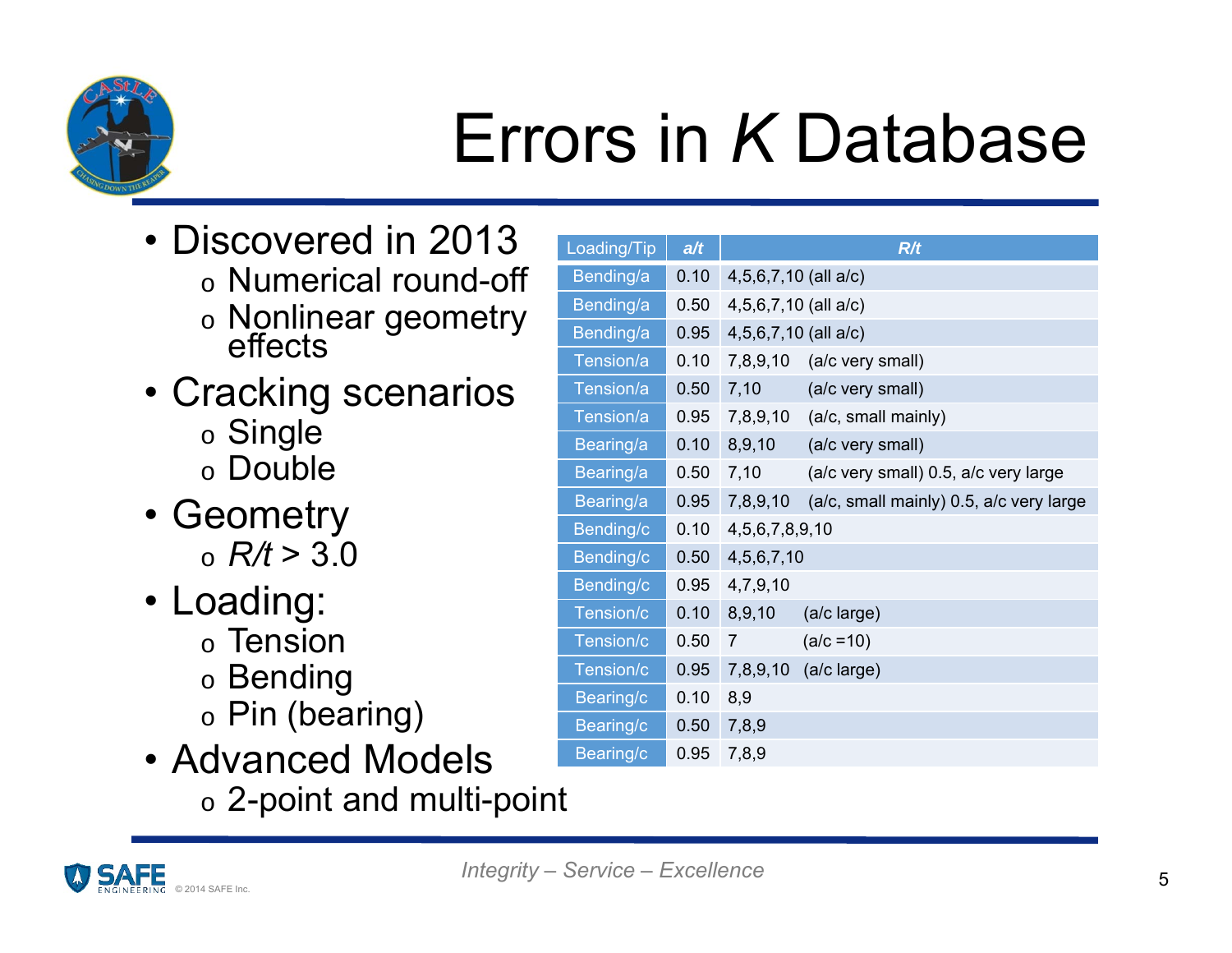

### Design & Relevance

- Min fastener spacing  $\rightarrow$  4D $^{\rm 1}$ 
	- o Implies *W/D =* 4
- Avoid *R/t* > 2.0[2:8-15]
- Joint Allowables
	- $\circ$  Ultimate Bearing Strength, Solid Rivets
		- 0.125 ≤ *R/t* ≤ 2.64[2:8-17]
	- o Static Joint Strength (SJS), A-286/A-286
		- 0.58 ≤ *R/t* ≤ 3.125[2:8-17]
	- o SJS, A-286 Blind Rivets, SS, Ti, AA Sheet
		- 1.0 ≤ *R/t* ≤ 7.81[2:8-39]
- SJS, Monel Rivets, SS Sheet
	- 0.78 ≤ *R/t* ≤ 6.25[2:8-40]
- SJS, Blind Monel Rivets, AA Sheet
	- 0.65 ≤ *R/t* ≤ 2.50[2:8-41]
- SJS, Blind AA Rivets, AA Sheet
	- 1.17 ≤ *R/t* ≤ 2.50[2:8-42]
- SJS, Shear Head Ti bolts, AA Sheet
	- 0.65 ≤ *R/t* ≤ 1.56[2:8-114]
- UBS, Threaded Fasteners
	- 0.078 ≤ *R/t* ≤ 2.43[2:8-131]
- SJS, Steel Hi-Lok, AA **Sheet** 
	- 0.625 ≤ *R/t* ≤ 1.56[2:8-146]

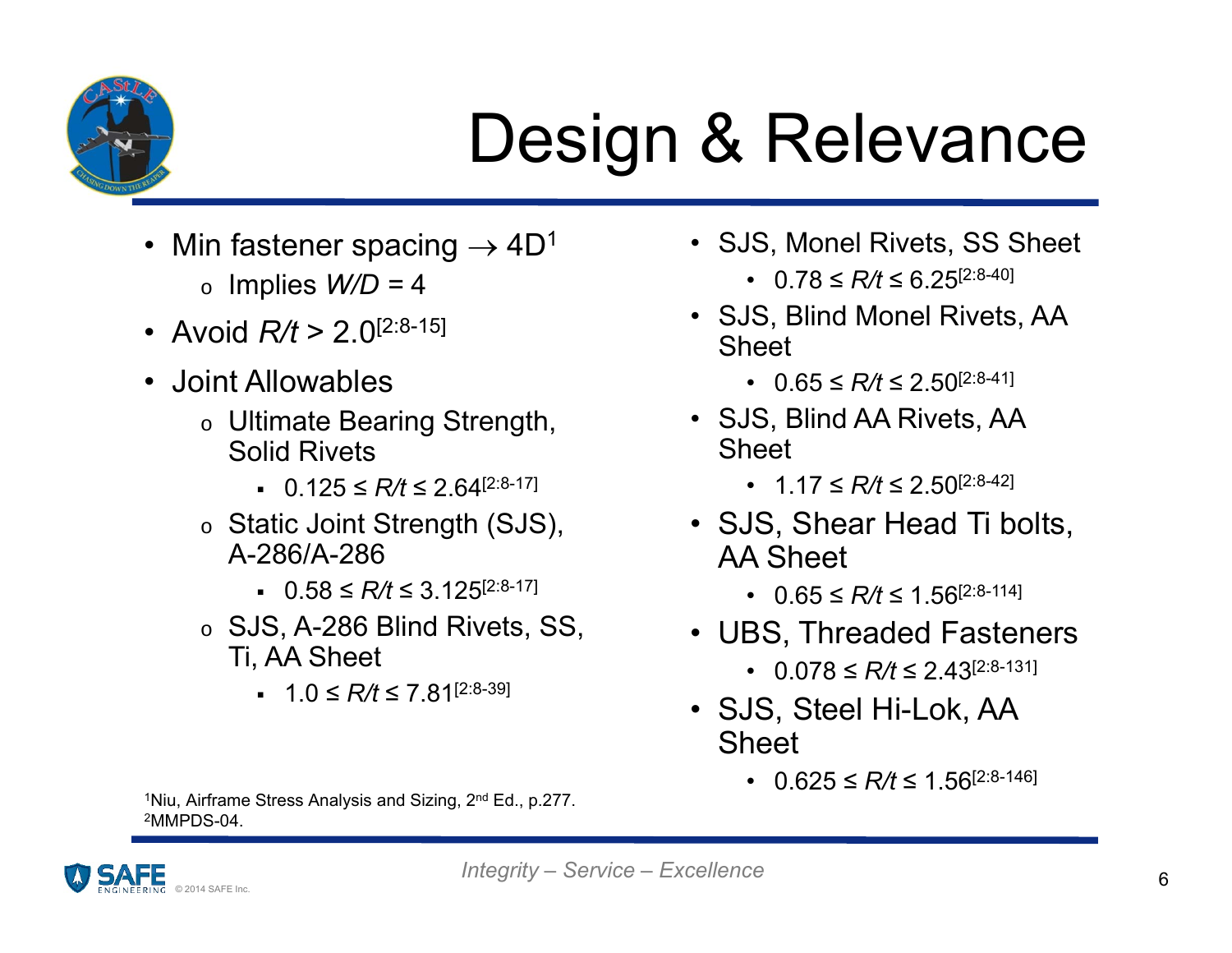

# Error Control - 2003

- Used a large domain to avoid finite height/width effects
	- $\circ$  Rely on AFGROW finite width correction
- Through the thickness mesh design
	- o Graded (aka "*hp*") higher accuracy for small R/t
	- $\circ$  Uniform 4 equal layers for large R/t
- Polynomial order, *p* = 6

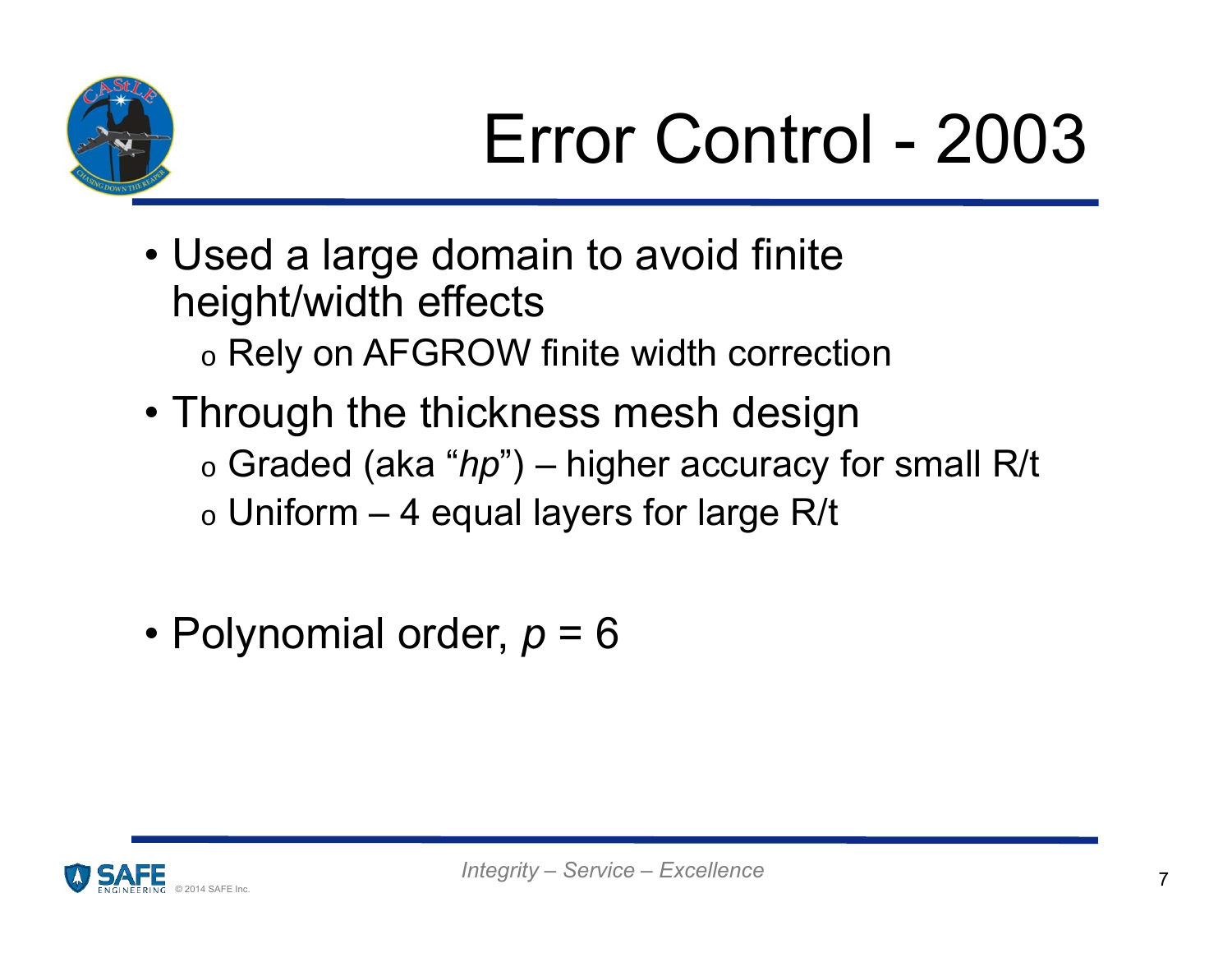

# Error Analysis

- Solving the linear system of equations
	- $\{F\} = |K| \{u$ 
		- $\textcolor{red}{\bullet}$  { $F\}$  generalized loads
		- $\blacksquare$   $\lceil K \rceil$  stiffness matrix
		- $\bullet\,\left\{ u\right\}$  N unknown displacements

• Error, 
$$
e
$$
  
\n
$$
e = \frac{\sqrt{\sum_{i=1}^{i=N} (u_i - v_i)^2}}{\sqrt{\sum_{i=1}^{i=N} v_i^2}}
$$

п ■ *ν* - approximation to u

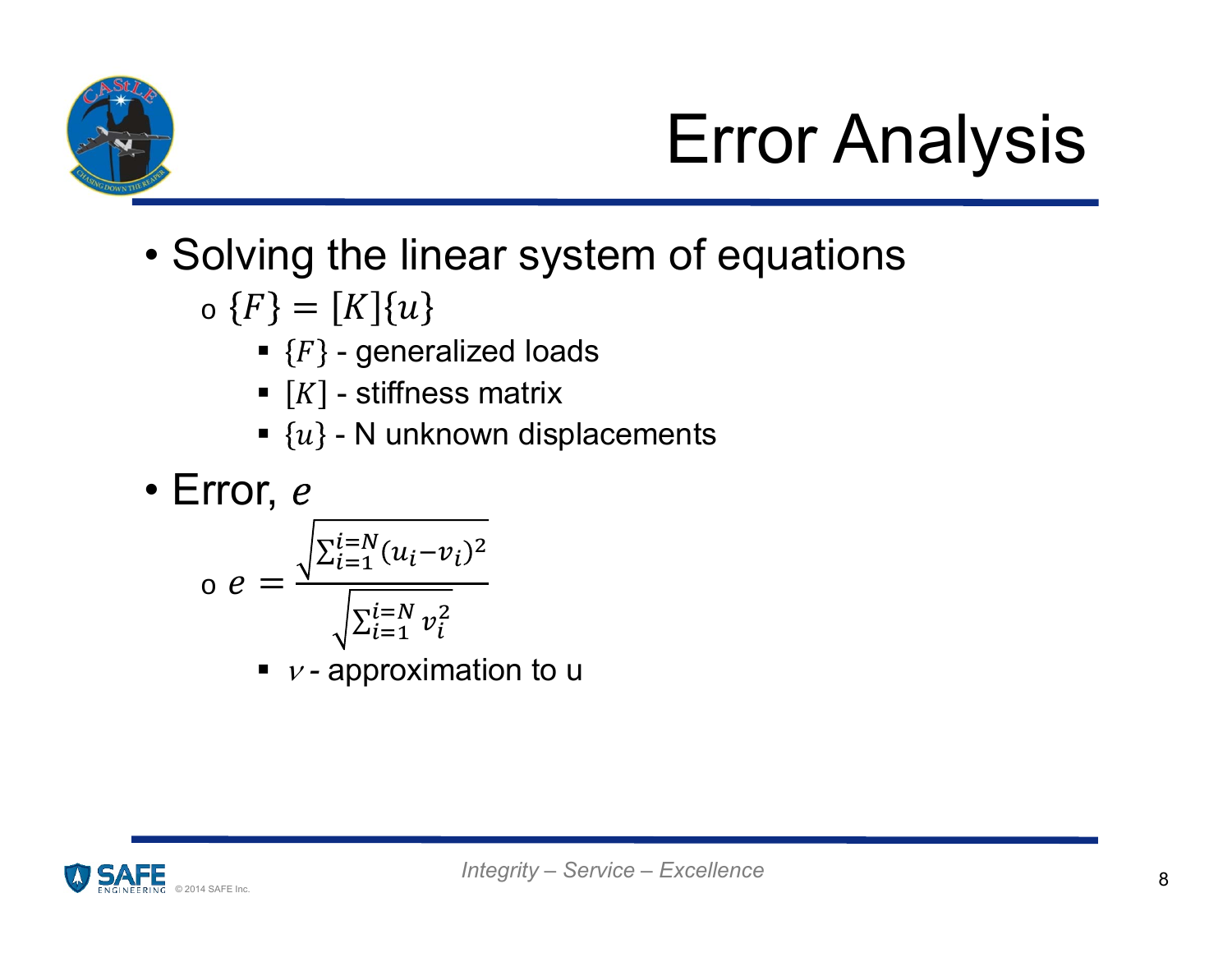

- *p* = 8
- *W = 200*

| R/t  | <b>Tension</b> | <b>Bending</b> | <b>Wedge</b>    |
|------|----------------|----------------|-----------------|
| 0.04 | $0.1E-13$      | $0.1E-12$      | $0.6E-13$       |
| 0.1  | $0.9E-10$      | $0.6E-08$      | $0.3E-09$       |
| 0.2  | $0.2E-9$       | $0.3E-07$      | $0.7E-09$       |
| 0.5  | $0.1E-8$       | $0.6E - 6$     | $0.4E-8$        |
| 1.0  | $0.6E-8$       | $0.3E - 5$     | $0.2E - 7$      |
| 2.0  | $0.2E - 7$     | $0.4E - 4$     | $0.7E - 7$      |
| 3.0  | $0.6E - 7$     | $0.2E-3$       | $0.9E - 7$      |
| 4.0  | $0.1E-6$       | $0.2E - 3$     | $0.3E-6$        |
| 5.0  | $0.2E-6$       | $0.5E-3$       | $0.5E-6$        |
| 6.0  | $0.3E-6$       | $0.8E - 3$     | $0.5E-6$        |
| 7.0  | $0.4E-6$       | $0.1E-1$       | $0.2E-5$        |
| 8.0  | $0.4E-6$       | $0.2E-2$       | $0.2E - 5$      |
| 10.0 | Singular       | Singular       | <b>Singular</b> |

# *hp* Mesh Errors

- Red highlights unacceptable errors
- For small *R/t* errors are within machine precision
- For increasing *R/t* errors increase quickly
	- Especially for bending
- Must use uniform mesh to minimize round-off errors

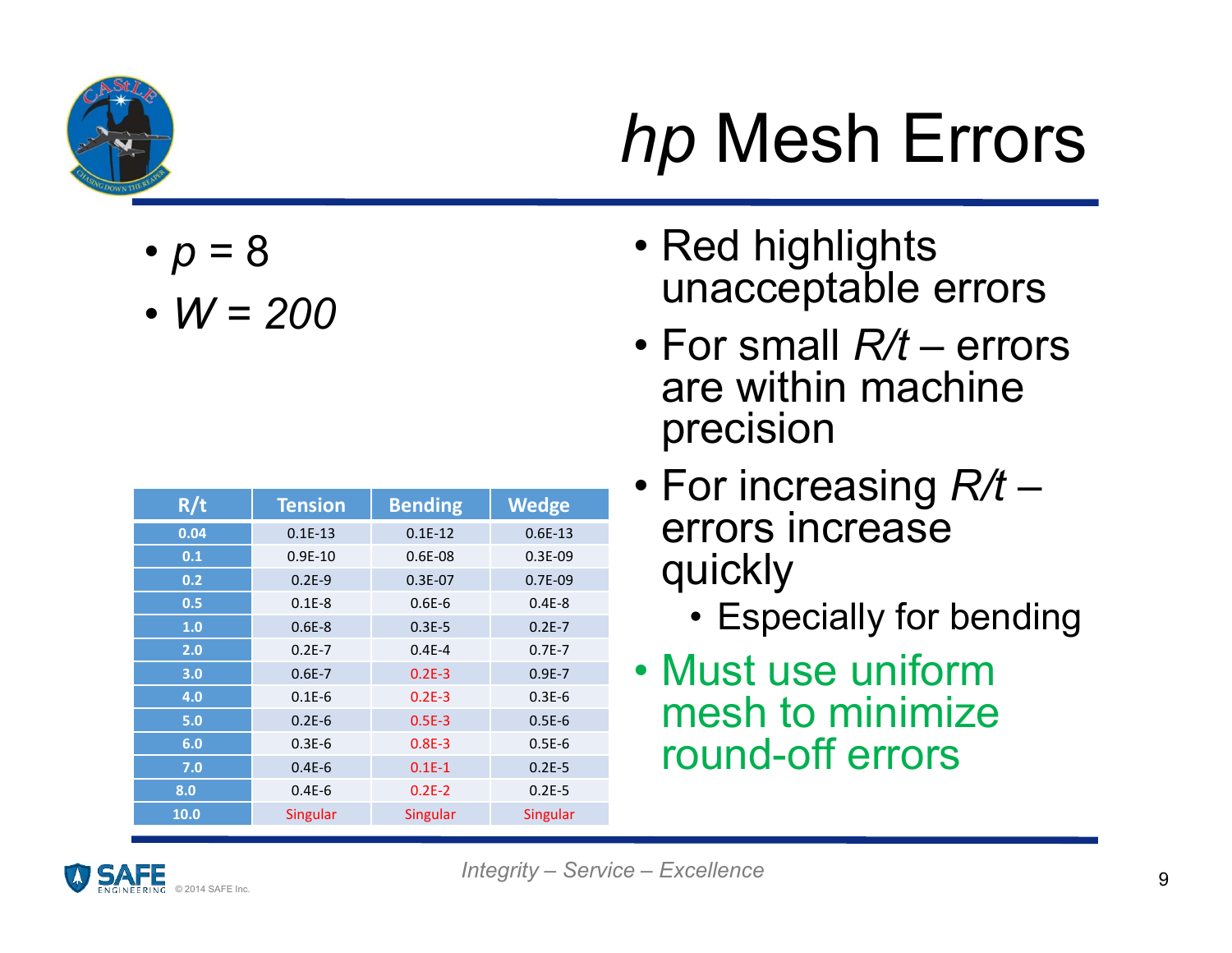

### *Uniform* Mesh Errors-Tension

- Tension, *p* = 8
- *10 ≤ W ≤ 200, R/t*=10

| Z                   | $W=10$    | $W = 25$ | $W = 50$ | $W=100$  | $W = 200$ |
|---------------------|-----------|----------|----------|----------|-----------|
| $-0.200$            | 3.3569    | 3.0519   | 3.0108   | 3.0005   | 2.9991    |
| $-0.195$            | 3.3574    | 3.0524   | 3.0112   | 3.0010   | 2.9991    |
| $-0.190$            | 3.3578    | 3.0528   | 3.0116   | 3.0014   | 2.9992    |
| $-0.180$            | 3.3587    | 3.0536   | 3.0124   | 3.0022   | 2.9998    |
| $-0.160$            | 3.3603    | 3.0549   | 3.0137   | 3.0035   | 3.0011    |
| $-0.140$            | 3.3614    | 3.0559   | 3.0147   | 3.0045   | 3.0019    |
| $-0.120$            | 3.3620    | 3.0565   | 3.0153   | 3.0050   | 3.0025    |
| $-0.100$            | 3.3622    | 3.0567   | 3.0155   | 3.0052   | 3.0027    |
| $-0.080$            | 3.3620    | 3.0565   | 3.0153   | 3.0050   | 3.0025    |
| $-0.060$            | 3.3614    | 3.0559   | 3.0147   | 3.0045   | 3.0019    |
| $-0.040$            | 3.3603    | 3.0549   | 3.0137   | 3.0035   | 3.0009    |
| $-0.020$            | 3.3587    | 3.0536   | 3.0124   | 3.0022   | 2.9996    |
| $-0.010$            | 3.3578    | 3.0528   | 3.0116   | 3.0014   | 2.9988    |
| $-0.050$            | 3.3574    | 3.0524   | 3.0112   | 3.0010   | 2.9984    |
| 0.000               | 3.3569    | 3.0519   | 3.0108   | 3.0006   | 2.9980    |
|                     |           |          |          |          |           |
| Error $\rightarrow$ | $0.8E-10$ | $0.7F-9$ | $0.2E-8$ | $0.9E-8$ | $0.5E-7$  |
|                     |           |          |          |          |           |

- Red highlights loss of symmetry
	- Problem is perfectly symmetric though
- Error is small
- Errors will not affect *K*

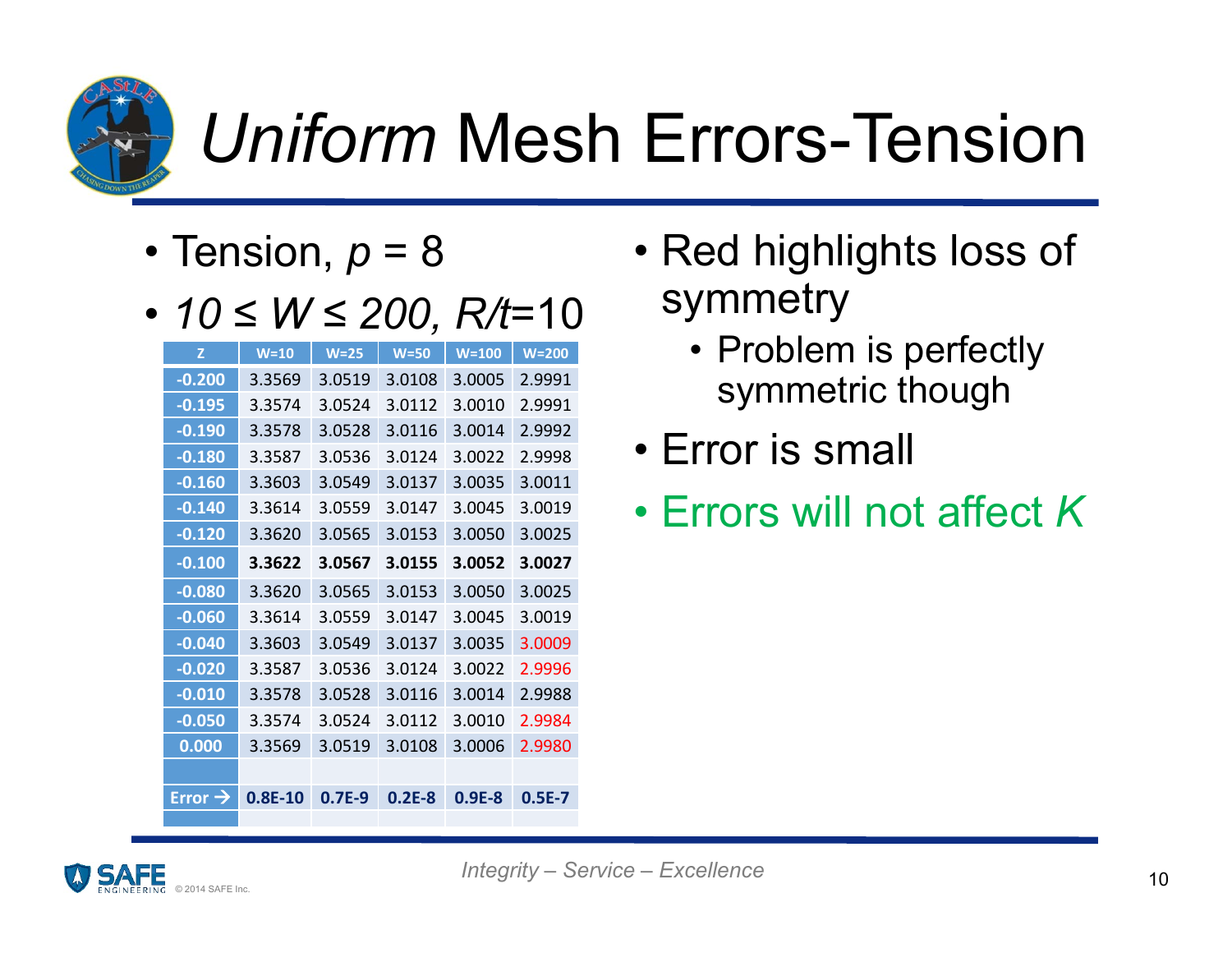

### *Uniform* Mesh Errors-Tension

- Tension, *2 ≤ p ≤ 8*
- *W* = 25, *R/t*=10

| z                   | $P=2$    | $P = 3$  | $P = 4$  | $P=5$     | $P=6$    | $P=7$    | $P = 8$  |
|---------------------|----------|----------|----------|-----------|----------|----------|----------|
| $-0.200$            | 3.0633   | 3.0621   | 3.0510   | 3.0521    | 3.0520   | 3.0519   | 3.0519   |
| $-0.195$            | 3.0643   | 3.0623   | 3.0514   | 3.0525    | 3.0524   | 3.0524   | 3.0524   |
| $-0.190$            | 3.0650   | 3.0626   | 3.0517   | 3.0530    | 3.0528   | 3.0528   | 3.0528   |
| $-0.180$            | 3.0657   | 3.0631   | 3.0524   | 3.0538    | 3.0536   | 3.0536   | 3.0536   |
| $-0.160$            | 3.0641   | 3.0642   | 3.0537   | 3.0551    | 3.0550   | 3.0549   | 3.0549   |
| $-0.140$            | 3.0674   | 3.0662   | 3.0548   | 3.0561    | 3.0559   | 3.0559   | 3.0559   |
| $-0.120$            | 3.0715   | 3.0669   | 3.0554   | 3.0567    | 3.0565   | 3.0565   | 3.0565   |
| $-0.100$            | 3.0766   | 3.0674   | 3.0556   | 3.0569    | 3.0567   | 3.0567   | 3.0567   |
| $-0.080$            | 3.0715   | 3.0669   | 3.0554   | 3.0567    | 3.0565   | 3.0565   | 3.0565   |
| $-0.060$            | 3.0674   | 3.0662   | 3.0548   | 3.0561    | 3.0559   | 3.0559   | 3.0559   |
| $-0.040$            | 3.0641   | 3.0642   | 3.0537   | 3.0551    | 3.0550   | 3.0549   | 3.0549   |
| $-0.020$            | 3.0657   | 3.0631   | 3.0524   | 3.0538    | 3.0536   | 3.0536   | 3.0536   |
| $-0.010$            | 3.0650   | 3.0626   | 3.0517   | 3.0530    | 3.0528   | 3.0528   | 3.0528   |
| $-0.050$            | 3.0643   | 3.0623   | 3.0514   | 3.0525    | 3.0524   | 3.0524   | 3.0524   |
| 0.000               | 3.0633   | 3.0621   | 3.0510   | 3.0521    | 3.0520   | 3.0519   | 3.0519   |
|                     |          |          |          |           |          |          |          |
| Error $\rightarrow$ | $0.4E-9$ | $0.1E-9$ | $0.1E-9$ | $0.7E-10$ | $0.1E-9$ | $0.1E-9$ | $0.6E-9$ |
|                     |          |          |          |           |          |          |          |

- Green highlights 5 digits accuracy
- Uniform mesh in the thickness direction gives accurate *K*  solutions for *p* > 5

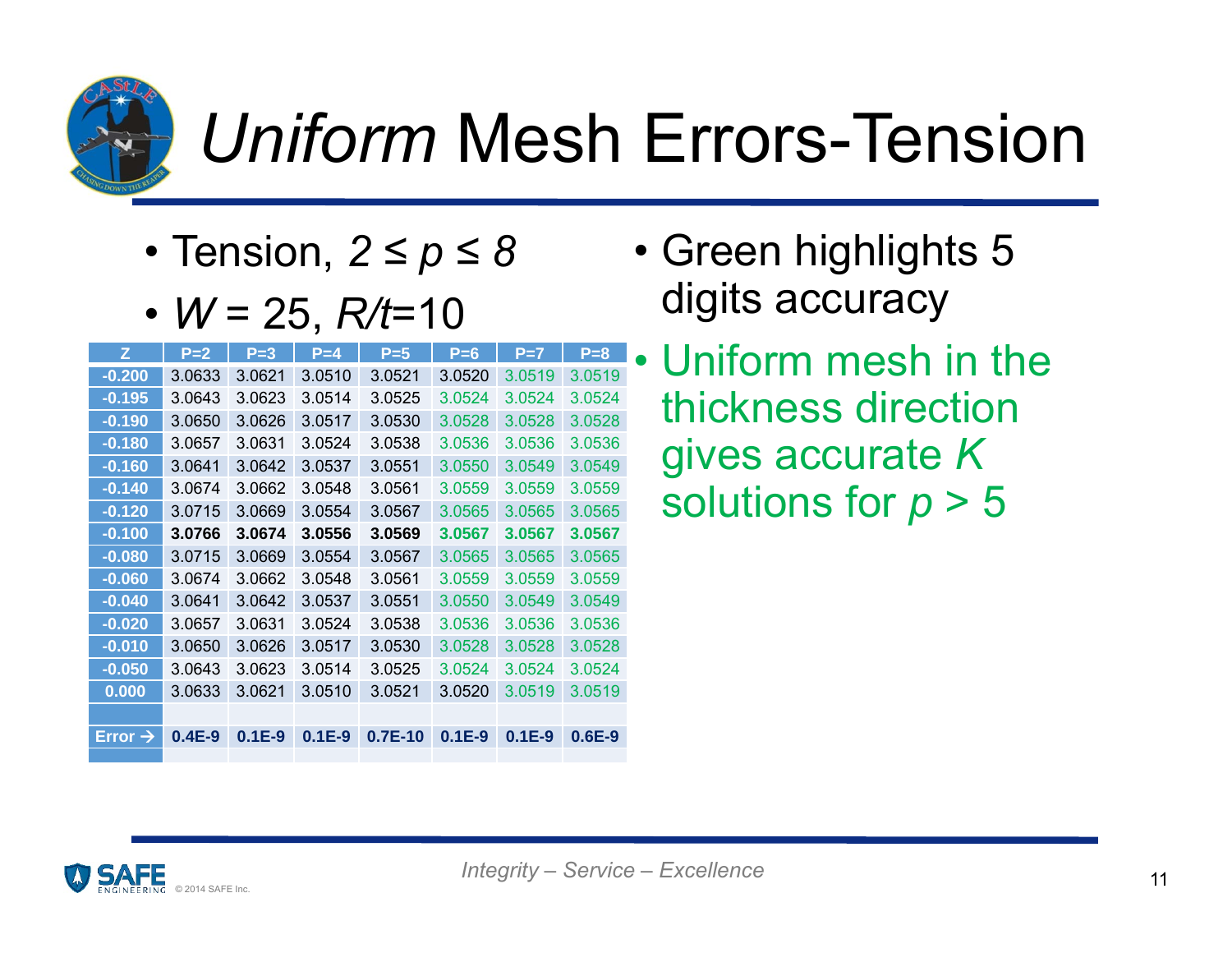

### *Uniform* Mesh Errors-Bending

- Bending, *p* = 8
- *10 ≤ W ≤ 200, R/t*=10

| z                   | W=10      | $W = 25$  | <b>W=50</b> | $W = 100$  | $W = 200$ |
|---------------------|-----------|-----------|-------------|------------|-----------|
| $-0.200$            | -1.8776   | -1.8190   | $-1.8002$   | $-1.7641$  | -4.6761   |
| $-0.195$            | $-1.7875$ | $-1.7299$ | $-1.7171$   | $-1.6988$  | $-3.2222$ |
| $-0.190$            | $-1.6976$ | $-1.6411$ | $-1.6319$   | $-1.6227$  | $-2.4329$ |
| $-0.180$            | -1.5134   | -1.4633   | -1.4570     | -1.4540    | -1.8132   |
| $-0.160$            | $-1.1411$ | $-1.1034$ | $-1.0981$   | $-1.0967$  | $-1.4001$ |
| $-0.140$            | -0.7634   | $-0.7382$ | -0.7345     | $-0.7342$  | $-0.6587$ |
| $-0.120$            | $-0.3825$ | $-0.3698$ | $-0.3681$   | $-0.3686$  | $-0.2863$ |
| $-0.100$            | 0.00001   | 0.0001    | -0.0001     | $-0.0002$  | $-0.002$  |
| $-0.080$            | 0.3825    | 0.3698    | 0.3681      | 0.3679     | 0.3723    |
| $-0.060$            | 0.7634    | 0.7382    | 0.7346      | 0.7338     | 0.8052    |
| $-0.040$            | 1.1411    | 1.1034    | 1.0981      | 1.0970     | 1.2115    |
| $-0.020$            | 1.5134    | 1.4636    | 1.4567      | 1.4549     | 1.5920    |
| $-0.010$            | 1.6976    | 1.6408    | 1.6329      | 1.6305     | 1.7781    |
| $-0.050$            | 1.7874    | 1.7284    | 1.7201      | 1.7173     | 1.8667    |
| 0.000               | 1.8772    | 1.8153    | 1.8067      | 1.8032     | 1.9488    |
|                     |           |           |             |            |           |
| Error $\rightarrow$ | $3.5E-8$  | $0.3E-6$  | $0.2E - 5$  | $0.2E - 4$ | $0.3E-3$  |
|                     |           |           |             |            |           |

- Red highlights loss of unsymmetric properties
- Errors increase with *W*
	- Errors significant for W=100
- For *W* > 50, *R/t*=10, *K* cannot be calculated accurately

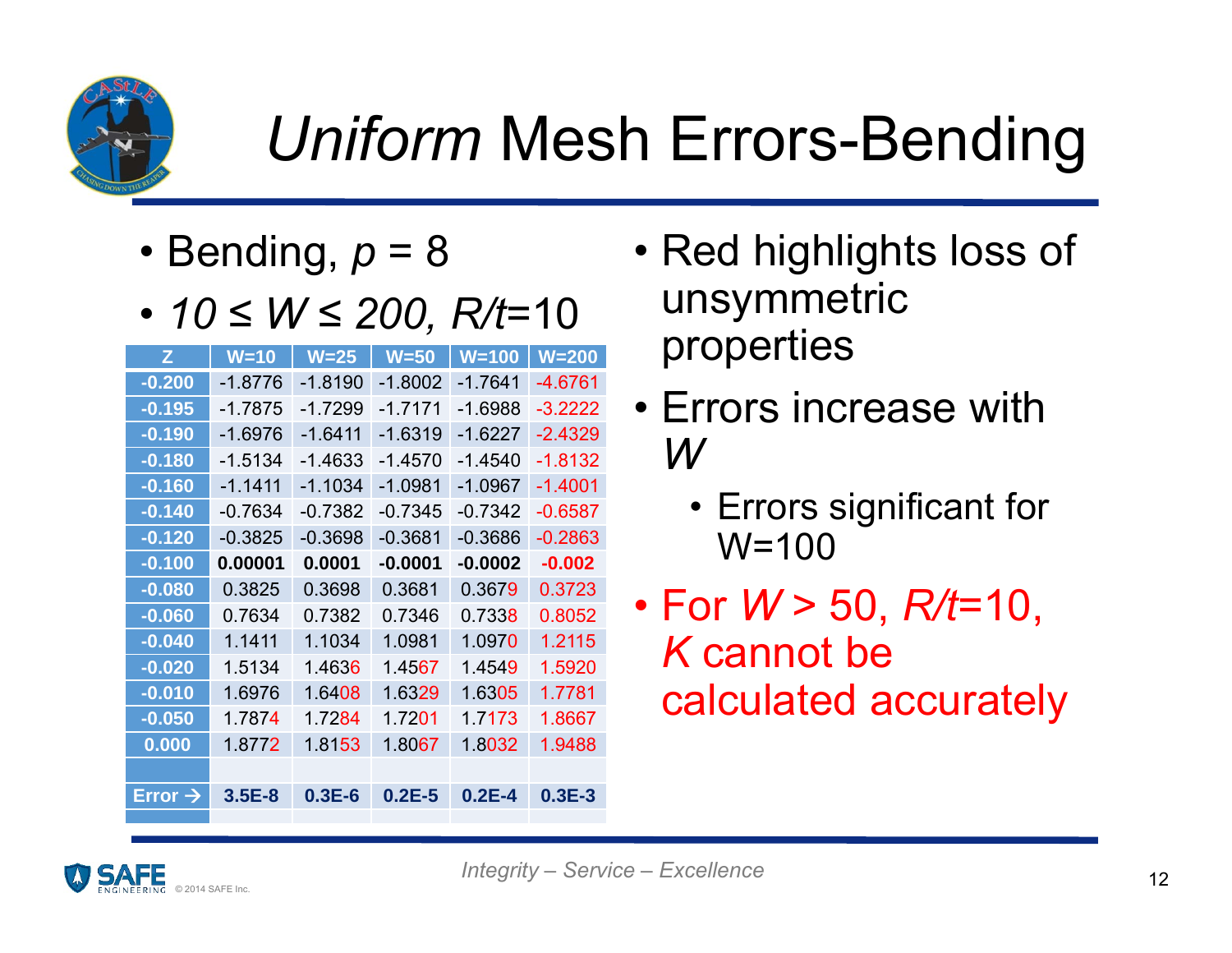

### *Uniform* Mesh Errors-Bending

- Bending, *2 ≤ p ≤ 8*
- *W* = 25, *R/t* = 10

| Z.                  | $P=2$      | $P=3$     | $P=4$      | $P=5$      | $P=6$      | $P=7$      | $P=8$     |
|---------------------|------------|-----------|------------|------------|------------|------------|-----------|
| $-0.200$            | $-2.1781$  | $-2.1625$ | $-1.8152$  | $-1.8148$  | $-1.8151$  | $-1.8147$  | $-1.8190$ |
| $-0.195$            | $-2.0580$  | $-2.0439$ | $-1.7273$  | $-1.7280$  | $-1.7281$  | $-1.7280$  | $-1.7299$ |
| $-0.190$            | $-1.9397$  | $-1.9283$ | $-1.6394$  | $-1.6406$  | $-1.6406$  | $-1.6406$  | $-1.6411$ |
| $-0.180$            | $-1.7085$  | $-1.7048$ | $-1.4629$  | $-1.4639$  | $-1.4637$  | $-1.4637$  | $-1.4633$ |
| $-0.160$            | $-1.2674$  | $-1.2747$ | $-1.1038$  | $-1.1036$  | $-1.1035$  | $-1.1033$  | $-1.1034$ |
| $-0.140$            | $-0.8324$  | $-0.8474$ | $-0.7371$  | $-0.7380$  | $-0.7381$  | $-0.7382$  | $-0.7382$ |
| $-0.120$            | $-0.4125$  | $-0.4215$ | $-0.3698$  | $-0.3699$  | $-0.3698$  | $-0.3698$  | $-0.3698$ |
| $-0.100$            | 0.001      | 0.001     | $-0.0001$  | 0.00003    | 0.00003    | 0.00001    | 0.00001   |
| $-0.080$            | 0.4125     | 0.4215    | 0.3698     | 0.3699     | 0.3698     | 0.3698     | 0.3698    |
| $-0.060$            | 0.8324     | 0.8474    | 0.7371     | 0.7380     | 0.7381     | 0.7382     | 0.7382    |
| $-0.040$            | 1.2674     | 1.2747    | 1.1038     | 1.1036     | 1.1035     | 1.1033     | 1.1034    |
| $-0.020$            | 1.7085     | 1.7048    | 1.4629     | 1.4639     | 1.4637     | 1.4637     | 1.4636    |
| $-0.010$            | 1.9397     | 1.9284    | 1.6395     | 1.6406     | 1.6406     | 1.6407     | 1.6408    |
| $-0.050$            | 2.0580     | 2.0439    | 1.7273     | 1.4639     | 1.7282     | 1.7282     | 1.7284    |
| 0.000               | 2.1781     | 2.1625    | 1.8152     | 1.6406     | 1.8152     | 1.8152     | 1.8153    |
|                     |            |           |            |            |            |            |           |
| Error $\rightarrow$ | $0.2E - 7$ | $0.2E-6$  | $0.9E - 7$ | $0.2E - 7$ | $0.6E - 7$ | $0.5E - 7$ | $0.2E-6$  |
|                     |            |           |            |            |            |            |           |

- Red highlights loss of unsymmetric properties
- Errors increase with *p*
- For *p* > 6, *K* cannot be calculated accurately
- 2003 solutions used *p = 6*

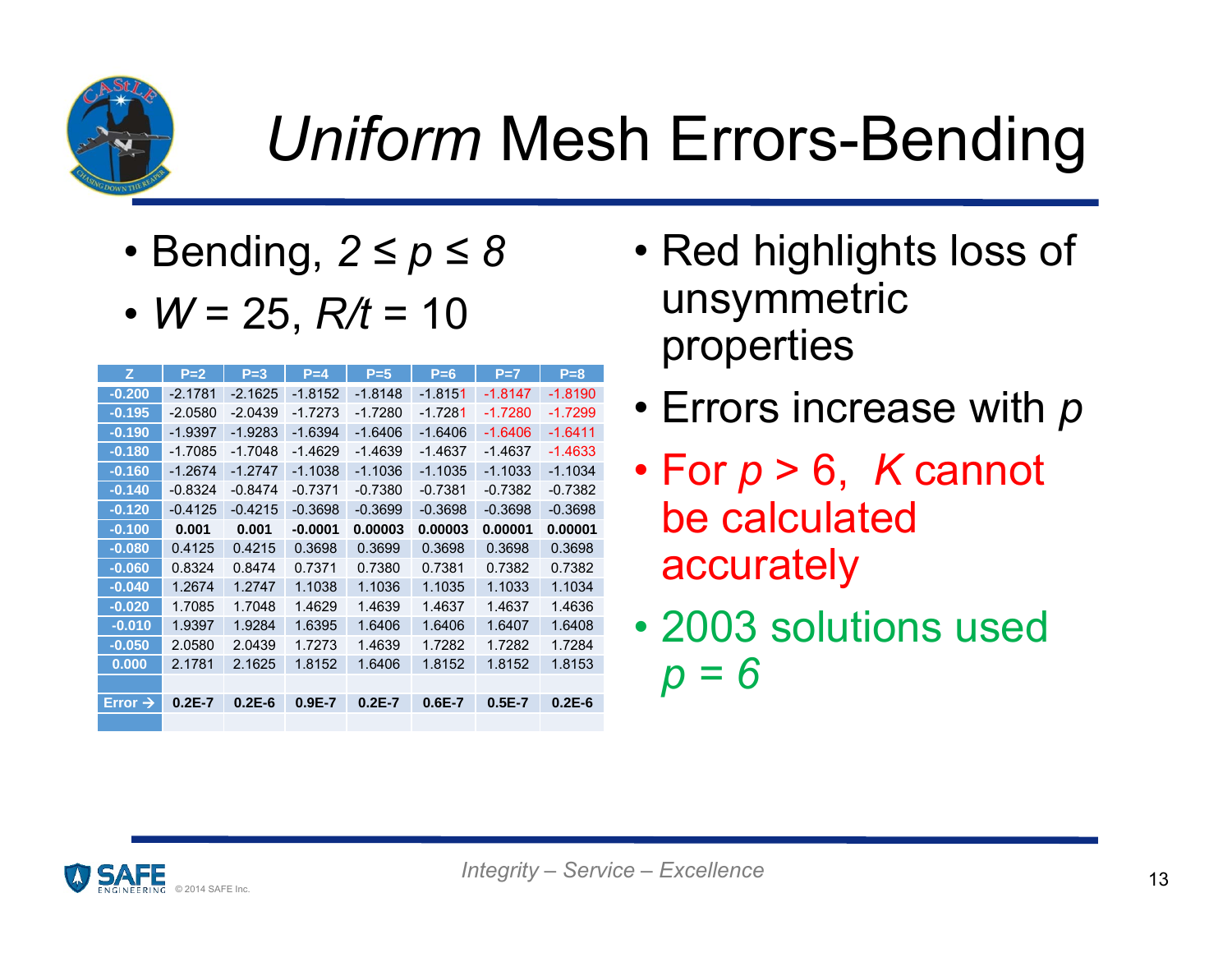

## Error Summary

- Large errors in *K* when
	- o *R/t* is large (*R/t* > 3.0)
	- $\, \circ \,$  Plate is wide
	- $\circ\,$  Linear analysis example
		- *<sup>B</sup>* = 100 MPa, *p* = 8
		- *R/t* = 8
		- *E* = 71 GPa
		- $\sqrt{2} = 0.3$
		- Results
			- □ *e* = 2E-3
			- □ *<sup>w</sup>*(0,200) = -800t
			- □ *<sup>u</sup>*(200,200) = 192t



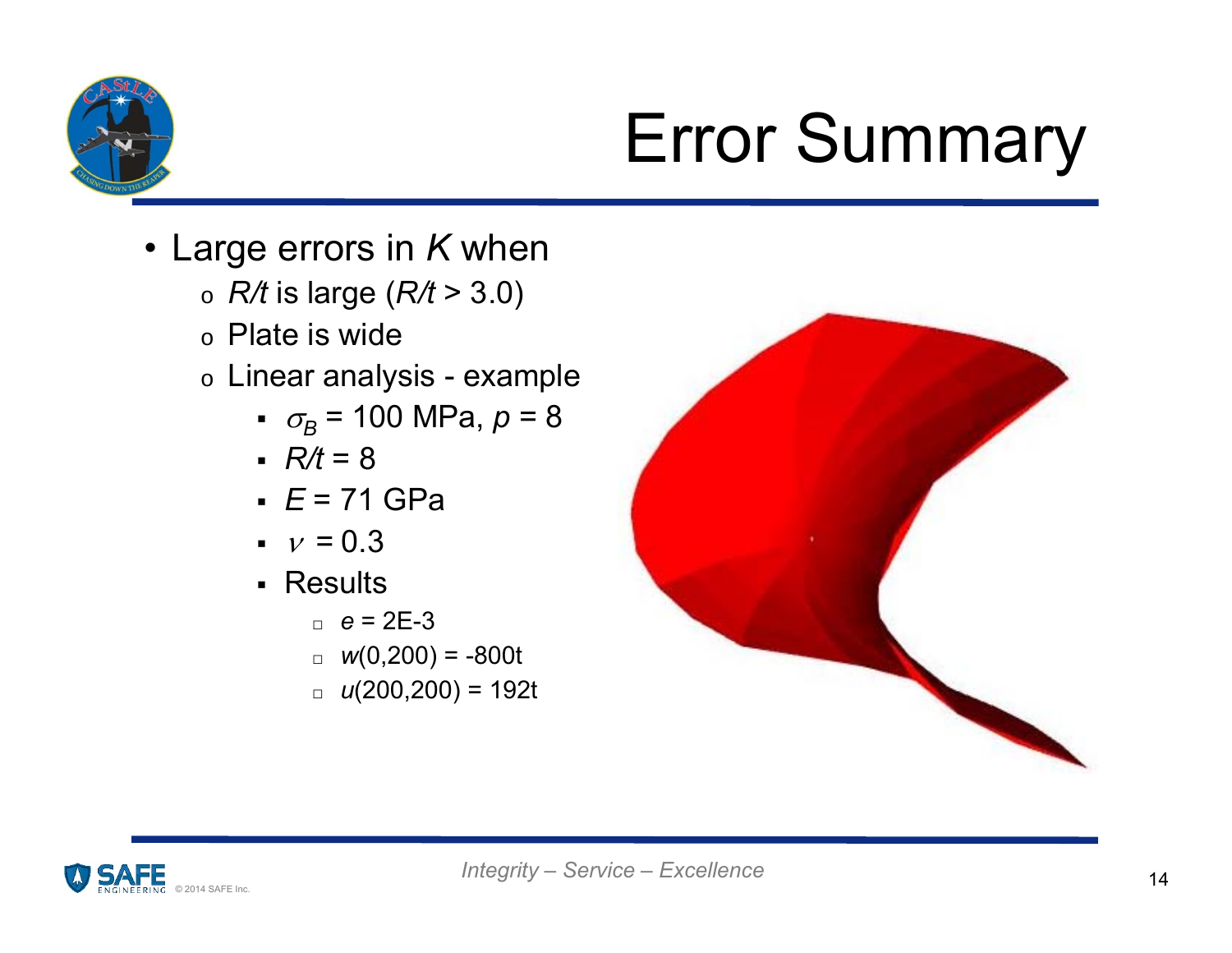

# Error Mitigation

- Use smaller *W* for large *R/t*
	- o *W* = 400 / *R/t*
		- Would have to reanalyze everything except *R/t* = 2
- Add additional constraints for bending cases
	- o $\circ$  At the surface X=0, X-displacements are zero due to symmetry
	- o $\circ$  At the surface Y=0, Y-displacements are zero due to symmetry
	- o。At the surface Z=-t/2, X- and Y-displacements are zero<br>due to anti-symmetry for the bending loading (only)
	- oAdding the above decreased the round-off error by 2X for *R/t*=10 but 2X is not enough
- Implement a new thin-shell FEA formulation
	- o Method available since 1992, but no resources available
- Consider geometric nonlinear effects

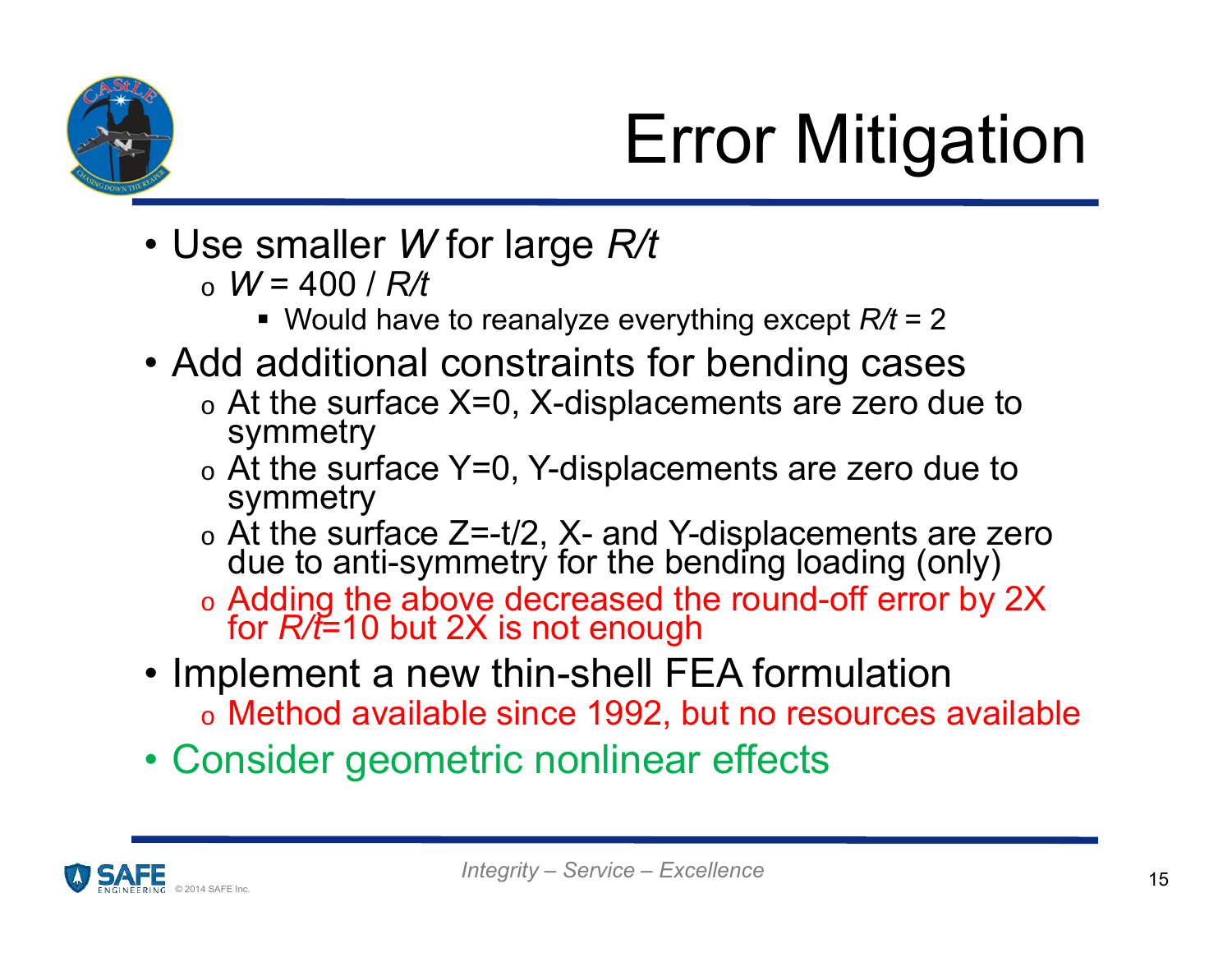

# **Options**

•Table shows example of geometric nonlinearity parameter,

 $\rho =$  $\sigma_{BNL}/_{\sigma_B}$  from nonlinear beam theory

• σ<sub>7</sub> = 100MPa, σ<sub>B</sub> ≠0, *E* = 70 GPa

| R/t  | $H = 5$          | $H=10$         | $H=20$ | $H=30$           | $H=50$             | $H=100$ | $H=200$ |
|------|------------------|----------------|--------|------------------|--------------------|---------|---------|
| 0.1  | 0.9995           | 0.9979         | 0.9916 | 0.9813           | 0.9494             | 0.8205  | 0.5074  |
| 0.2  | 0.0020           | 0.0016         | 0.9671 | 0.9285           | 0.8205             | 0.5074  | 0.1477  |
| 0.3  | <b>Option 2a</b> | $\overline{3}$ | 0.9285 | 0.8503           | 0.6604             | 0.2789  | 0.0405  |
| 0.4  | 0.9916           | 0.9671         | 0.8785 | 0.7576           | 0.5074             | 0.1477  | 0.0110  |
| 0.5  | 0.9869           | 0.9494         | 0.8205 | 0.6604           | 0.3791             | 0.0774  | 0.0030  |
| 0.6  | 0.9813           | 0.9285         |        | $0.75$ Option 2b | 0.2789             | 0.0405  | 0.0008  |
| 0.8  | 0.9671           | 0.8785         | 0.6284 | 0.4025           | 0.1477             | 0.0110  | 0.0001  |
| 1.0  | 0.9494           | 0.8205         | 0.5074 | 0.2789           | 0.0774             | 0.0030  | 0.0000  |
| 2.0  | 0.8205           | 0.5074         | 0.1477 | 0.0405           | 0.0030             | 0.0000  | 0.0000  |
| 3.0  | 0.6604           | 0.2789         | 0.0405 | 0.0058           | $0^-$              | າ0      | 0.0000  |
| 5.0  | 0.3791           | 0.0774         | 0.0030 | 0.0001           | Option 1<br>0.0000 | 0.س.ر   | 0.0000  |
| 10.0 | 0.0774           | 0.0030         | 0.0000 | 0.0000           | 0.0000             | 0.0000  | 0.0000  |

Large R/t, H  $\rightarrow$  Large error in K's using combined  $\sigma_{_{\!T}}$  and  $\sigma_{_{\!B}}$  from linear theory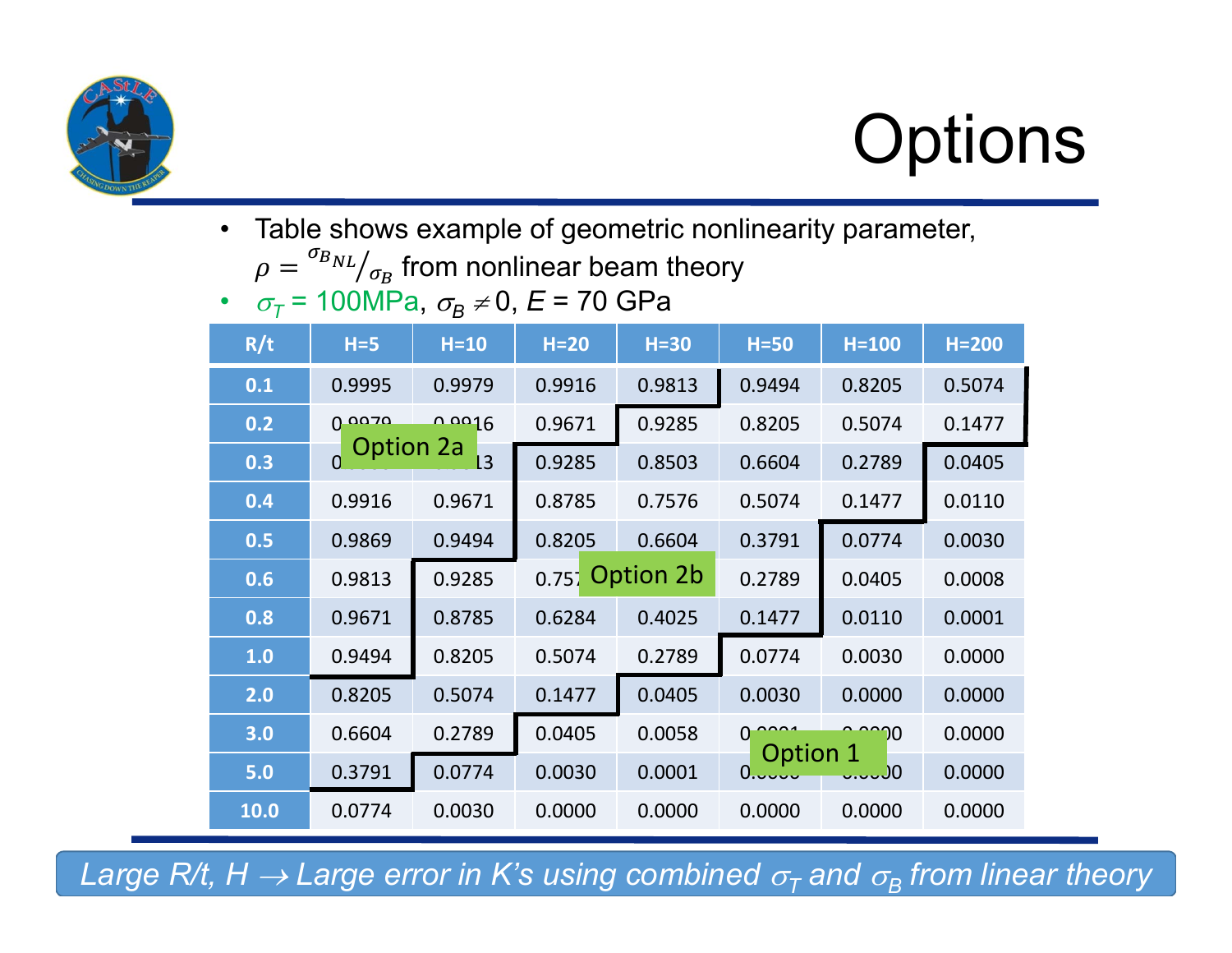

Option 1

- dramatically *<i>Yhe linear and nonlinear solution differ*
- nonlinear effects *stresses near the hole are almost not* o If small, ignore and *visible in the nonlinear solution* • *Effects of the bending moment on the*
	- use *KI\_total = KI\_ten not symmetrical with respect to the KIET and-plane despite the large applied* o *Stresses near the hole are almost bending stresses*
- ••**•** The stresses in the nonlinear solution are o *T* = 100 MPa *solution without the bending stresses practically the same as for the linear*
- o *Bsolution are much smaller than in the* = 30 MPa *The round‐off errors in the nonlinear* o *p* = 8 *linear solution due to the geometrically* o *R/t* = 5, *W/D* = 100 *stiffens the plate by mainly preventing out* o*E* = 71 GPa *of plane displacements* •*nonlinear effects which kinematically*
- o *<sup>=</sup>*0.3 *effects of bending on stress intensity* • *For thin, large plates (large W, R/t) the factors can be neglected!*

|                     | <b>Linear</b>        | <b>Nonlinear</b>     | <b>Linear</b>  |
|---------------------|----------------------|----------------------|----------------|
| Z                   | <b>Tension &amp;</b> | <b>Tension &amp;</b> | <b>Pure</b>    |
|                     | <b>Bending</b>       | <b>Bending</b>       | <b>Tension</b> |
| $-0.400$            | 208.60               | 300.24               | 299.04         |
| $-0.390$            | 233.79               | 300.40               | 299.21         |
| $-0.380$            | 245.56               | 300.56               | 299.37         |
| $-0.360$            | 254.59               | 300.85               | 299.66         |
| $-0.320$            | 265.38               | 301.32               | 300.14         |
| $-0.280$            | 277.47               | 301.65               | 300.49         |
| $-0.240$            | 289.63               | 301.84               | 300.69         |
| $-0.200$            | 301.17               | 301.89               | 300.76         |
| $-0.160$            | 312.13               | 301.81               | 300.69         |
| $-0.120$            | 323.38               | 301.59               | 300.49         |
| $-0.080$            | 334.39               | 301.23               | 300.14         |
| $-0.040$            | 344.86               | 300.73               | 299.66         |
| $-0.020$            | 349.86               | 300.42               | 299.37         |
| $-0.010$            | 352.30               | 300.26               | 299.21         |
| 0.000               | 354.69               | 300.08               | 299.04         |
|                     |                      |                      |                |
| Error $\rightarrow$ | $0.4E-5$             | $0.7E-8$             | $0.9E-8$       |
|                     |                      |                      |                |
|                     |                      |                      |                |

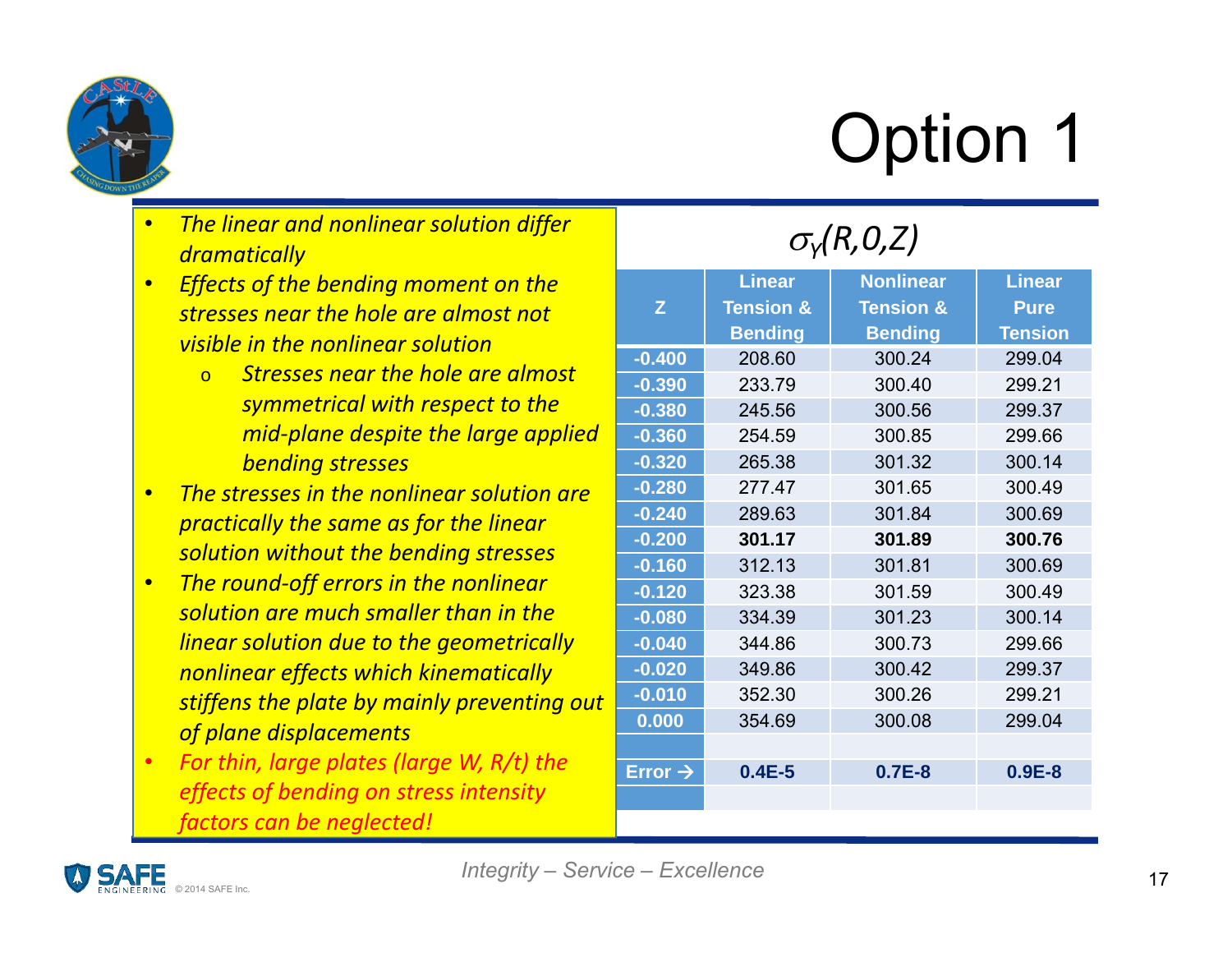

# **Options**

 $\bullet$ Table shows example of geometric nonlinearity parameter,

 $\rho =$  $\sigma_{BNL}/_{\sigma_B}$  from nonlinear beam theory

• σ<sub>7</sub> = 100MPa, σ<sub>B</sub> ≠0, *E* = 70 GPa

| R/t  | $H = 5$          | $H=10$ | $H=20$ | $H=30$          | $H=50$        | $H=100$      | $H=200$ |
|------|------------------|--------|--------|-----------------|---------------|--------------|---------|
| 0.1  | 0.9995           | 0.9979 | 0.9916 | 0.9813          | 0.9494        | 0.8205       | 0.5074  |
| 0.2  | 0.0020           | 0.0016 | 0.9671 | 0.9285          | 0.8205        | 0.5074       | 0.1477  |
| 0.3  | <b>Option 2a</b> | 3      | 0.9285 | 0.8503          | 0.6604        | 0.2789       | 0.0405  |
| 0.4  | 0.9916           | 0.9671 | 0.8785 | 0.7576          | 0.5074        | 0.1477       | 0.0110  |
| 0.5  | 0.9869           | 0.9494 | 0.8205 | 0.6604          | 0.3791        | 0.0774       | 0.0030  |
| 0.6  | 0.9813           | 0.9285 |        | 0.757 Option 2b | 0.2789        | 0.0405       | 0.0008  |
| 0.8  | 0.9671           | 0.8785 | 0.6284 | 0.4025          | 0.1477        | 0.0110       | 0.0001  |
| 1.0  | 0.9494           | 0.8205 | 0.5074 | 0.2789          | 0.0774        | 0.0030       | 0.0000  |
| 2.0  | 0.8205           | 0.5074 | 0.1477 | 0.0405          | 0.0030        | 0.0000       | 0.0000  |
| 3.0  | 0.6604           | 0.2789 | 0.0405 | 0.0058          | 0<br>Option 1 | 70           | 0.0000  |
| 5.0  | 0.3791           | 0.0774 | 0.0030 | 0.0001          | 0.0000        | <u> ეროს</u> | 0.0000  |
| 10.0 | 0.0774           | 0.0030 | 0.0000 | 0.0000          | 0.0000        | 0.0000       | 0.0000  |

![](_page_17_Picture_6.jpeg)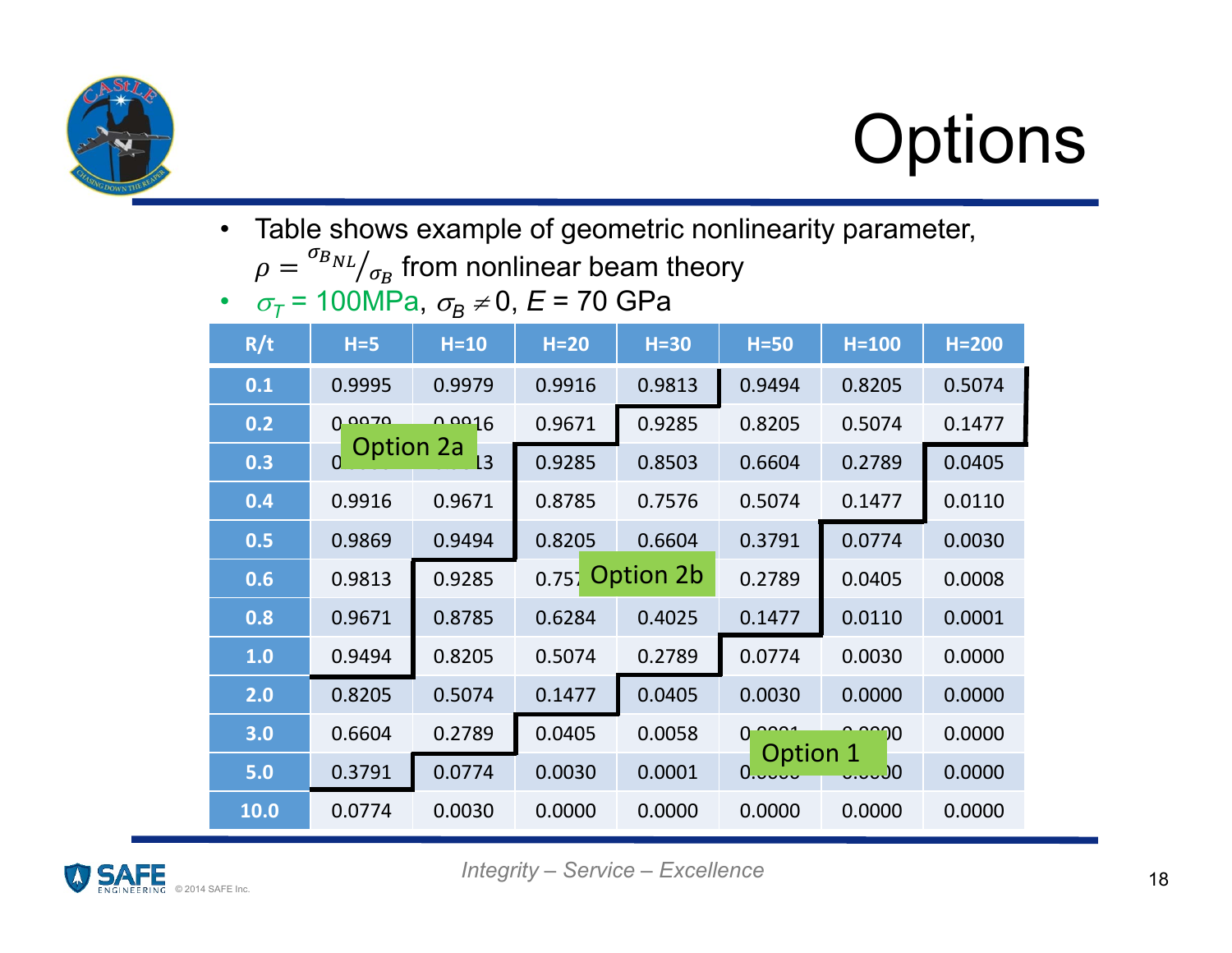![](_page_18_Picture_0.jpeg)

# Option 2a

• Accept the  $\leq 5\%$  error due to the geometric nonlinearity and use linear superposition as always

$$
\circ~K_{I_{total}} = K_{I_{Tension}} + K_{I_{Bending}}
$$

$$
\sigma K_I = \sigma_{Tension} \sqrt{\pi a} \beta_{Tension} \left( \frac{a}{c}, \frac{a}{t}, \frac{R}{t}, \frac{W}{D}, \varphi \right) +
$$

$$
\sigma_{Bending} \sqrt{\pi a} \beta_{Bending}\left(\frac{a}{c}, \frac{a}{t}, \frac{R}{t}, \frac{W}{D}, \varphi\right)
$$

o $\circ$   $\beta_{Tension}$  ,  $\beta_{Bending}$  from AFGROW

![](_page_18_Picture_7.jpeg)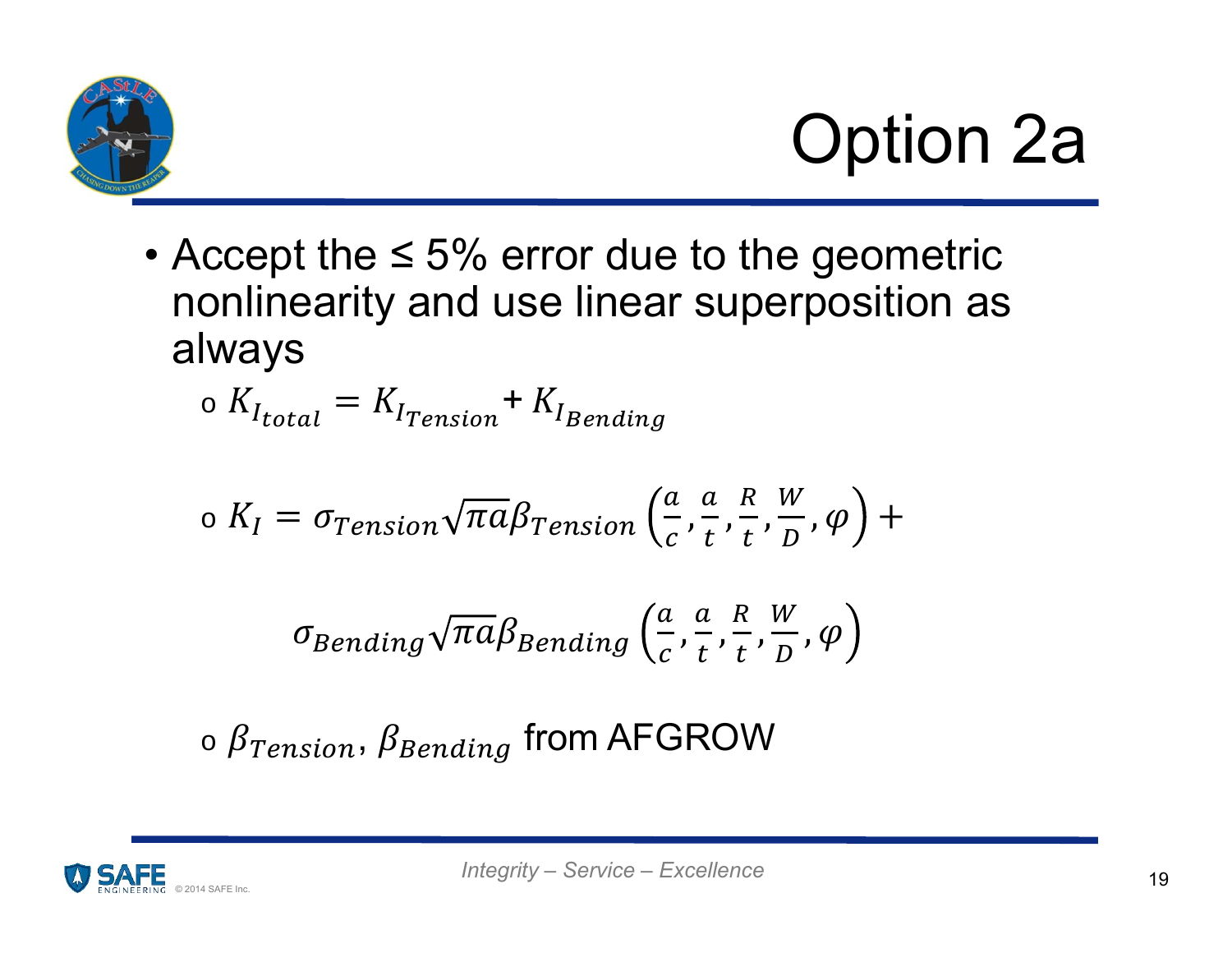![](_page_19_Picture_0.jpeg)

# **Options**

 $\bullet$ Table shows example of geometric nonlinearity parameter,

 $\rho =$  $\sigma_{BNL}/_{\sigma_B}$  from nonlinear beam theory

• σ<sub>7</sub> = 100MPa, σ<sub>B</sub> ≠0, *E* = 70 GPa

| R/t  | $H = 5$          | $H=10$ | $H=20$ | $H=30$             | $H=50$        | $H=100$        | $H=200$ |
|------|------------------|--------|--------|--------------------|---------------|----------------|---------|
| 0.1  | 0.9995           | 0.9979 | 0.9916 | 0.9813             | 0.9494        | 0.8205         | 0.5074  |
| 0.2  | 0.0020           | 0.0016 | 0.9671 | 0.9285             | 0.8205        | 0.5074         | 0.1477  |
| 0.3  | <b>Option 2a</b> | 3      | 0.9285 | 0.8503             | 0.6604        | 0.2789         | 0.0405  |
| 0.4  | 0.9916           | 0.9671 | 0.8785 | 0.7576             | 0.5074        | 0.1477         | 0.0110  |
| 0.5  | 0.9869           | 0.9494 | 0.8205 | 0.6604             | 0.3791        | 0.0774         | 0.0030  |
| 0.6  | 0.9813           | 0.9285 |        | $0.75$ , Option 2b | 0.2789        | 0.0405         | 0.0008  |
| 0.8  | 0.9671           | 0.8785 | 0.6284 | 0.4025             | 0.1477        | 0.0110         | 0.0001  |
| 1.0  | 0.9494           | 0.8205 | 0.5074 | 0.2789             | 0.0774        | 0.0030         | 0.0000  |
| 2.0  | 0.8205           | 0.5074 | 0.1477 | 0.0405             | 0.0030        | 0.0000         | 0.0000  |
| 3.0  | 0.6604           | 0.2789 | 0.0405 | 0.0058             | 0<br>Option 1 | 70             | 0.0000  |
| 5.0  | 0.3791           | 0.0774 | 0.0030 | 0.0001             | 0.0000        | <u> ეროი პ</u> | 0.0000  |
| 10.0 | 0.0774           | 0.0030 | 0.0000 | 0.0000             | 0.0000        | 0.0000         | 0.0000  |

![](_page_19_Picture_6.jpeg)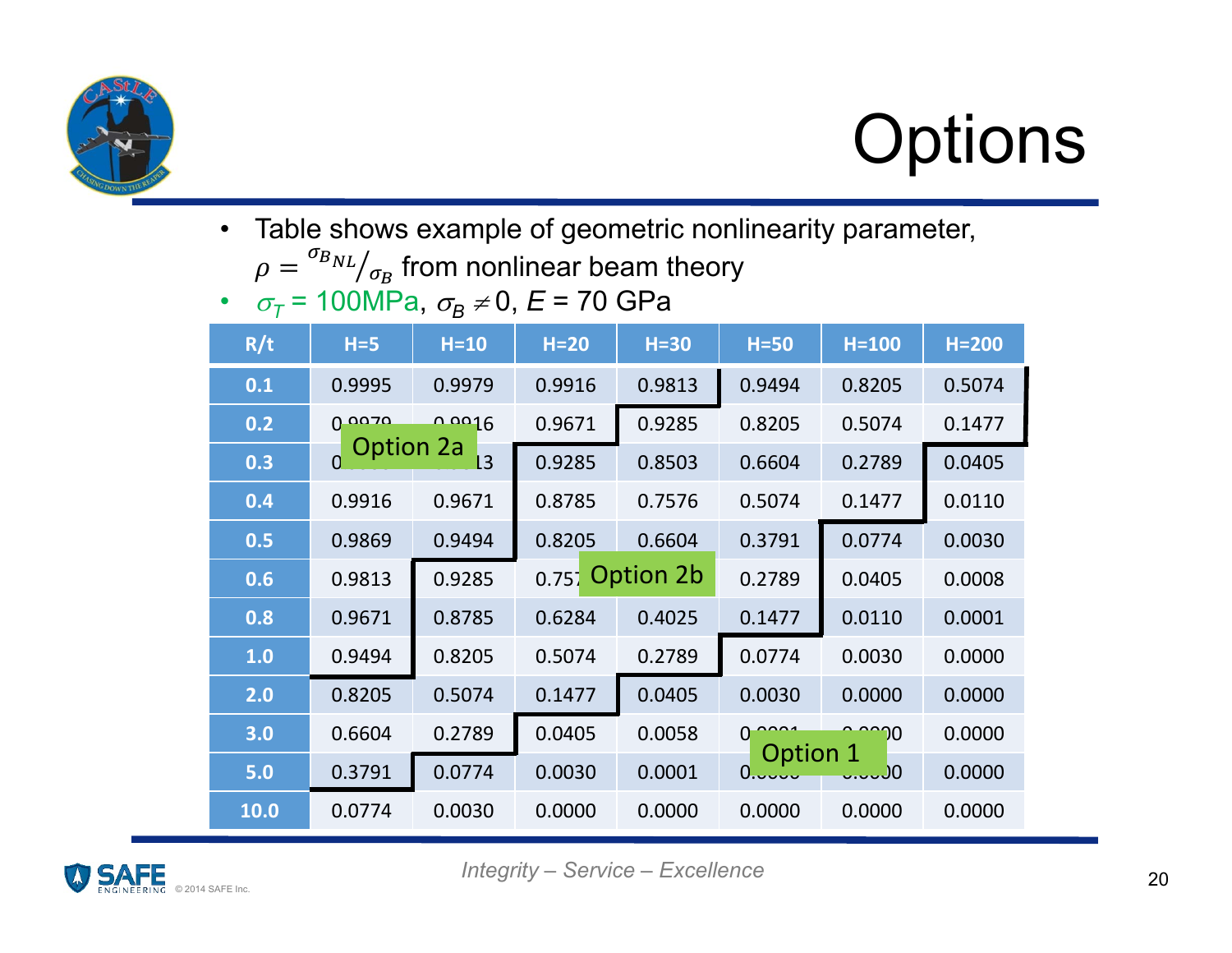![](_page_20_Picture_0.jpeg)

# Option 2b

• 
$$
K_I = \sigma \sqrt{\pi a} \beta = (\sigma_{ten} \beta_{ten} + \sigma_{ben, NL} \beta_{ben}) \sqrt{\pi a}
$$

- $\circ$   $\sigma_{ten}$  user input
- $\circ$   $\beta_{ten}$  from AFGROW
- $\circ$   $\sigma_{ben, NL} = \rho \sigma_{ben}$ 
	- $\bullet$   $\sigma_{ben}$  user input
	- $\overline{\phantom{a}}$   $\rho$  from geometric nonlinear stress analysis (FORTRAN  $\operatorname{code}$  for given  $R\!/\!t$ ,  $H$ ,  $E$ ,  $\sigma_{ten}$  provided)
	- $\overline{\phantom{a}}$  Adjust bending stress fraction for  $\rho$
- $\circ$   $\beta_{ben}$  from AFGROW

![](_page_20_Picture_10.jpeg)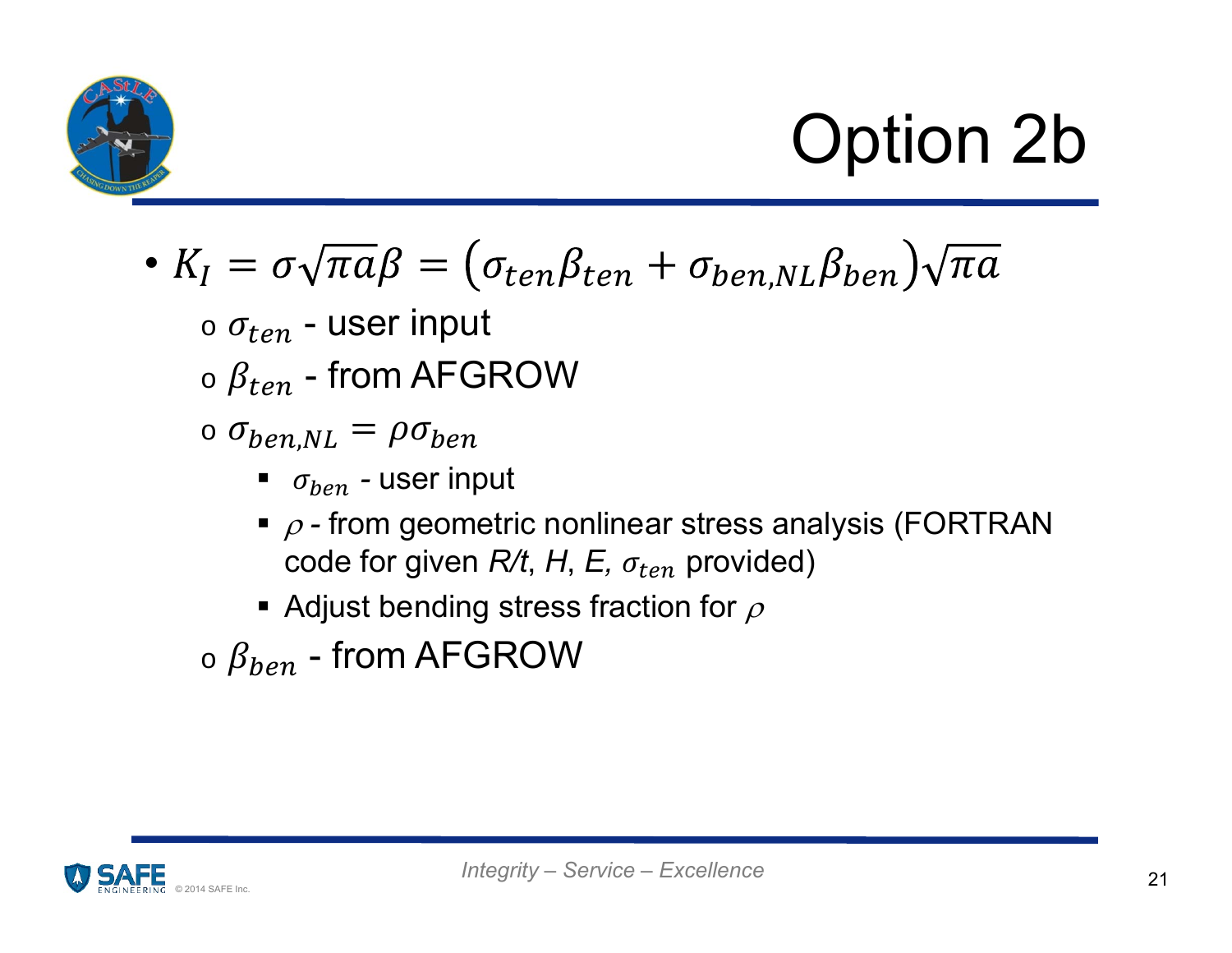![](_page_21_Picture_0.jpeg)

# **Options**

 $\bullet$ Table shows example of geometric nonlinearity parameter,

 $\rho =$  $\sigma_{BNL}/_{\sigma_B}$  from nonlinear beam theory

• σ<sub>7</sub> = 100MPa, σ<sub>B</sub> ≠0, *E* = 70 GPa

| R/t  | $H = 5$          | $H=10$ | $H=20$ | $H=30$           | $H=50$             | $H=100$ | $H=200$ |
|------|------------------|--------|--------|------------------|--------------------|---------|---------|
| 0.1  | 0.9995           | 0.9979 | 0.9916 | 0.9813           | 0.9494             | 0.8205  | 0.5074  |
| 0.2  | 0.0020           | 0.0016 | 0.9671 | 0.9285           | 0.8205             | 0.5074  | 0.1477  |
| 0.3  | <b>Option 2a</b> | 3      | 0.9285 | 0.8503           | 0.6604             | 0.2789  | 0.0405  |
| 0.4  | 0.9916           | 0.9671 | 0.8785 | 0.7576           | 0.5074             | 0.1477  | 0.0110  |
| 0.5  | 0.9869           | 0.9494 | 0.8205 | 0.6604           | 0.3791             | 0.0774  | 0.0030  |
| 0.6  | 0.9813           | 0.9285 |        | $0.75$ Option 2b | 0.2789             | 0.0405  | 0.0008  |
| 0.8  | 0.9671           | 0.8785 | 0.6284 | 0.4025           | 0.1477             | 0.0110  | 0.0001  |
| 1.0  | 0.9494           | 0.8205 | 0.5074 | 0.2789           | 0.0774             | 0.0030  | 0.0000  |
| 2.0  | 0.8205           | 0.5074 | 0.1477 | 0.0405           | 0.0030             | 0.0000  | 0.0000  |
| 3.0  | 0.6604           | 0.2789 | 0.0405 | 0.0058           | 0                  | 70      | 0.0000  |
| 5.0  | 0.3791           | 0.0774 | 0.0030 | 0.0001           | Option 1<br>0.0000 | 0.س.ر   | 0.0000  |
| 10.0 | 0.0774           | 0.0030 | 0.0000 | 0.0000           | 0.0000             | 0.0000  | 0.0000  |

*Must calculate and assess*  $\rho$  *for each R/t, H, E,*  $\sigma_{ten}$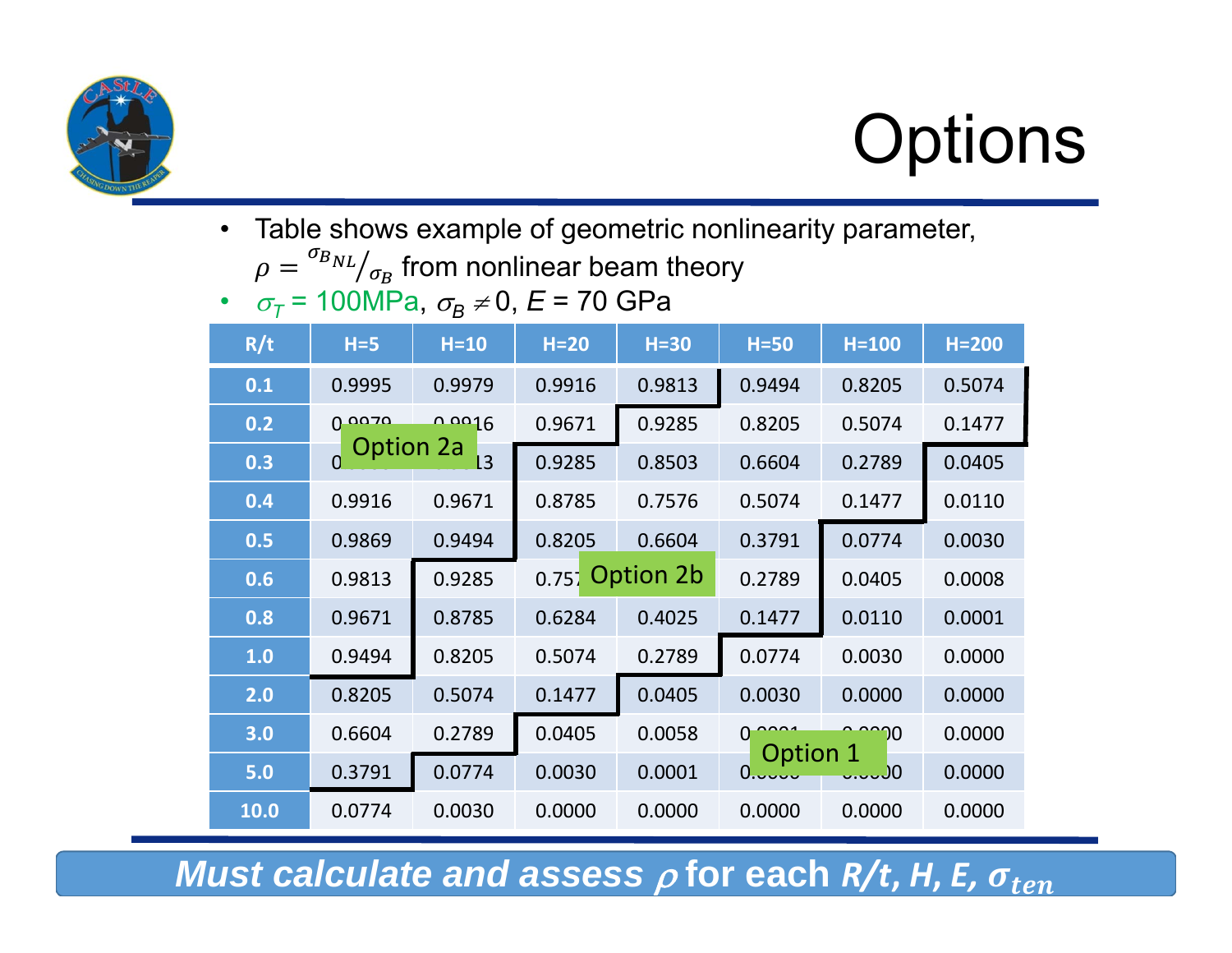![](_page_22_Picture_0.jpeg)

## Conclusions

- Errors in 2003 *K* database are real
	- $\circ$  Numerical round-off error
	- $\circ$  Geometric nonlinearity
- Errors in very specific geometry not typically seen in aircraft structure
	- $\circ$  Affect seems minimal no bug reports to date
- Using solutions as implemented is conservative

 $\circ$  Over estimate *K* by 4 - 650% for examples shown

• Method provided for mitigating error and correcting for geometric nonlinearity

![](_page_22_Picture_10.jpeg)